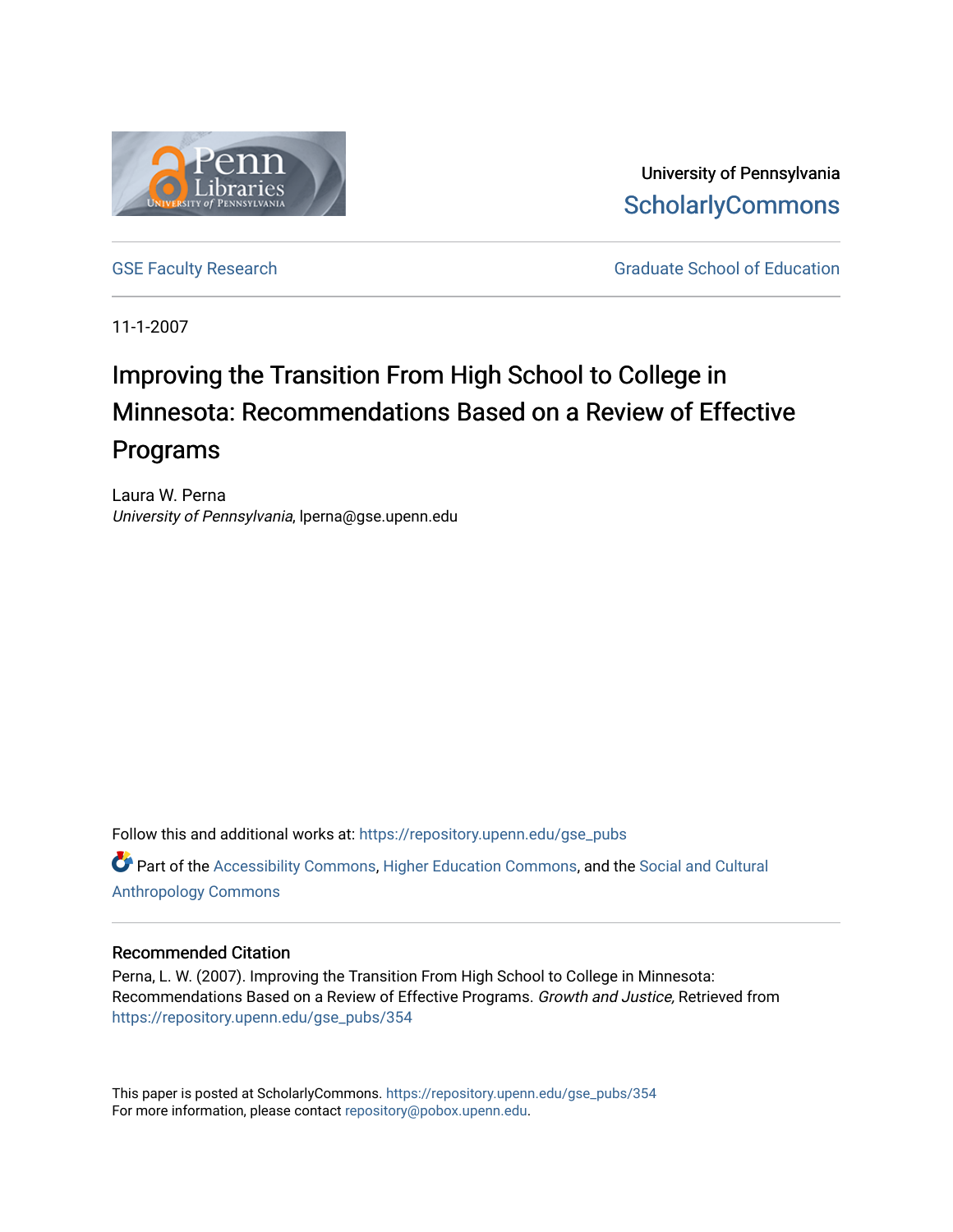# Improving the Transition From High School to College in Minnesota: Recommendations Based on a Review of Effective Programs

# Abstract

This paper provides information to inform a discussion of how to allocate resources to increase the educational attainment of Minnesota's population by focusing on one aspect of the educational pipeline: the transition from high school to college. The paper draws on existing research and policy reports that examine: (1) demographic characteristics, college enrollment, and degree attainment for the United States and the state of Minnesota; (2) promising practices in Minnesota and the nation that are designed to facilitate the transition from high school to college; and (3) the effectiveness (including the cost effectiveness) of programs that facilitate the transition from high school to college.

The paper begins by describing the individual and societal benefits of college enrollment and the status of college access and degree completion in the United States and Minnesota. The paper then describes three resources required for college access and success (financial, academic, and information) and forces that limit the availability of these resources. Next, the paper identifies programs that are designed to improve the transition from high school to college and reviews evidence of program effectiveness. The paper concludes by offering recommendations for improving the transition from high school to college.

### **Disciplines**

Accessibility | Education | Higher Education | Social and Cultural Anthropology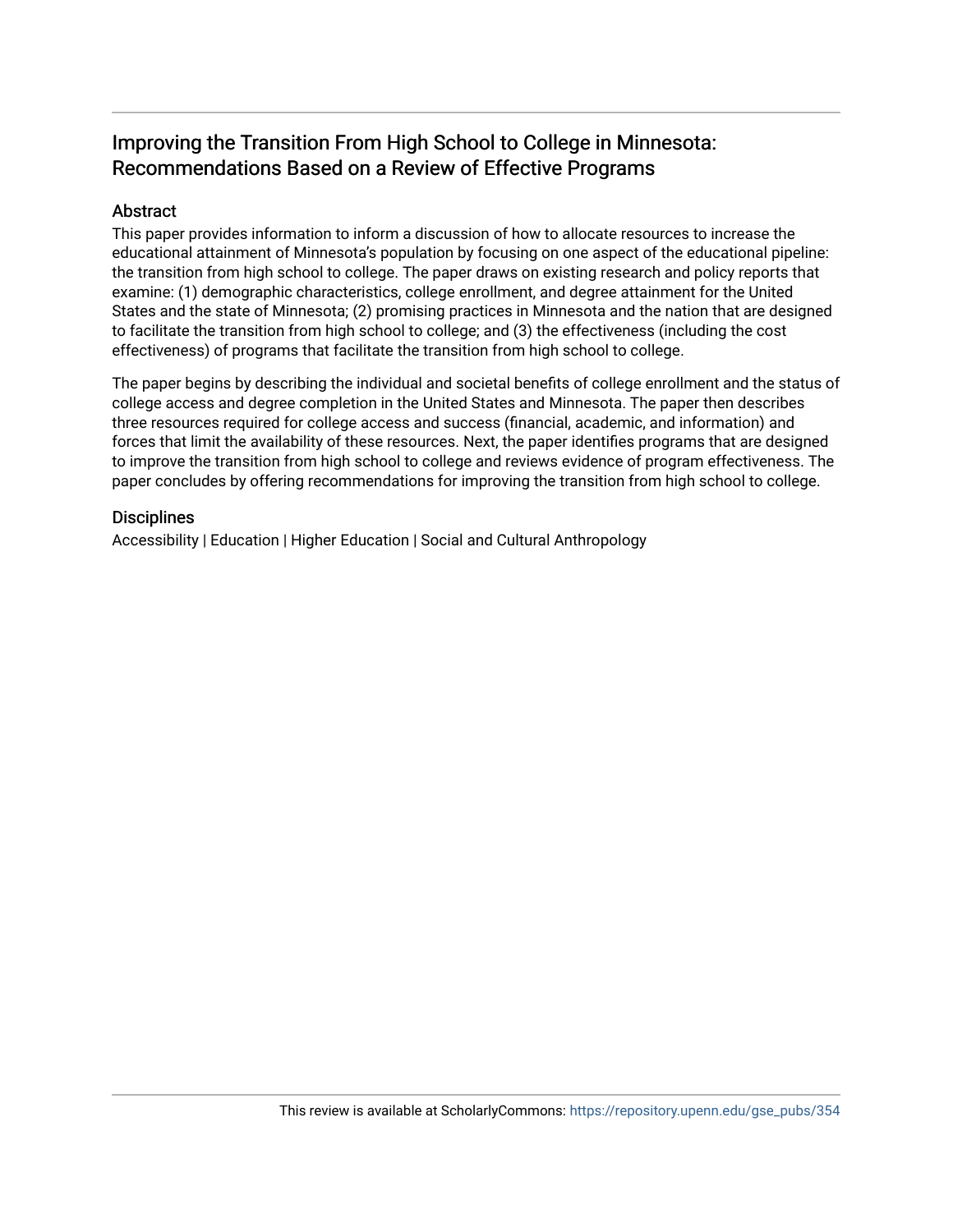# **IMPROVING THE TRANSITION FROM HIGH SCHOOL TO COLLEGE IN MINNESOTA: RECOMMENDATIONS BASED ON A REVIEW OF EFFECTIVE PROGRAMS**

Submitted to: Angela Eilers, Research and Policy Director Growth & Justice

> Submitted by: Laura W. Perna lperna@gse.upenn.edu November 1, 2007

#### **Purpose**

This paper provides information to inform a discussion of how to allocate resources to increase the educational attainment of Minnesota's population by focusing on one aspect of the educational pipeline: the transition from high school to college. The paper draws on existing research and policy reports that examine: (1) demographic characteristics, college enrollment, and degree attainment for the United States and the state of Minnesota; (2) promising practices in Minnesota and the nation that are designed to facilitate the transition from high school to college; and (3) the effectiveness (including the cost effectiveness) of programs that facilitate the transition from high school to college.

The paper begins by describing the individual and societal benefits of college enrollment and the status of college access and degree completion in the United States and Minnesota. The paper then describes three resources required for college access and success (financial, academic, and information) and forces that limit the availability of these resources. Next, the paper identifies programs that are designed to improve the transition from high school to college and reviews evidence of program effectiveness. The paper concludes by offering recommendations for improving the transition from high school to college.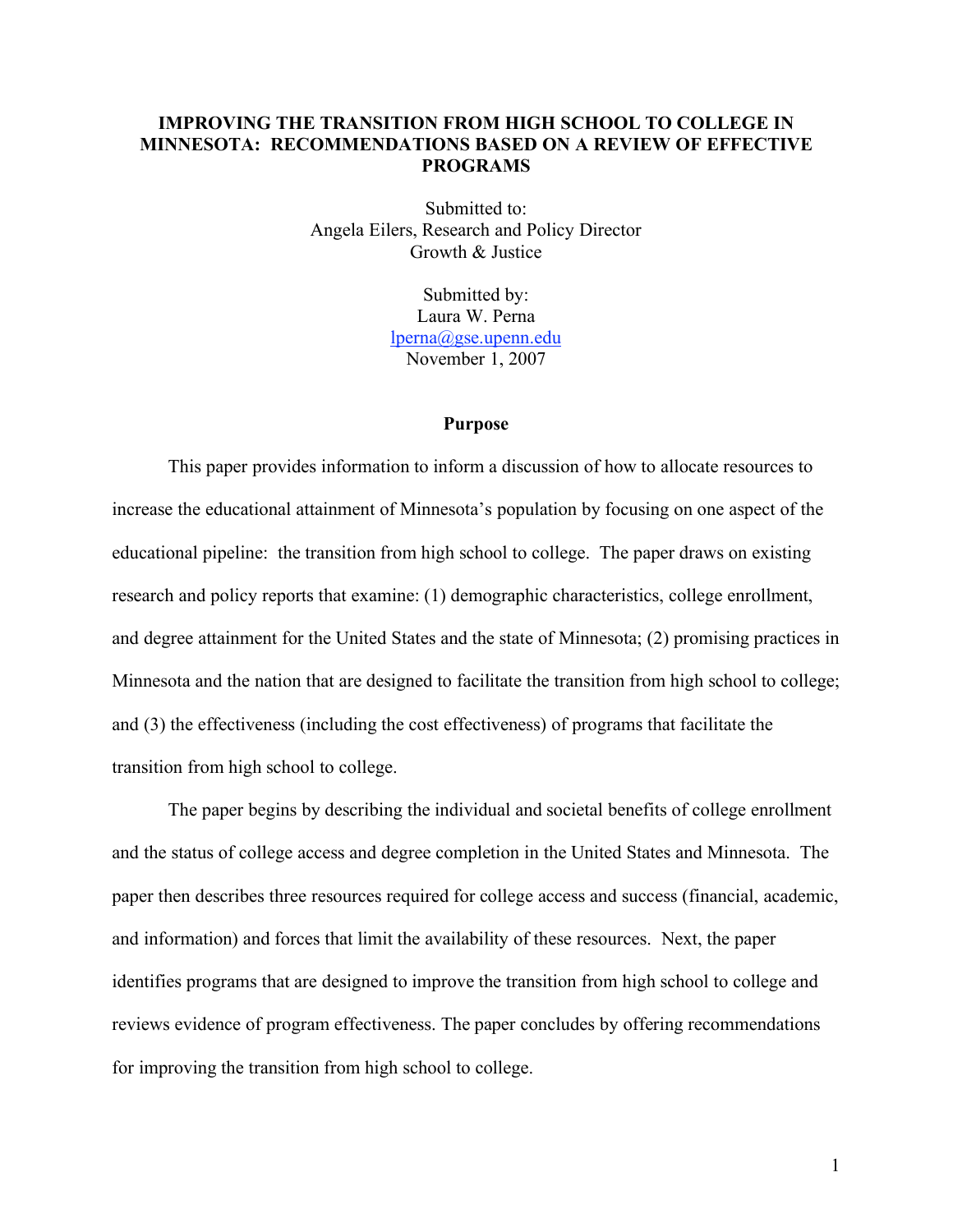#### **Importance of College Access and Success**

Both individuals and society benefit when an individual enrolls in higher education. A gain in lifetime earnings is the most easily observed benefit that accrues to individuals who enroll in higher education. In 2003, average lifetime earnings were 73 percent higher for individuals who attained a bachelor's degree than for individuals who attained only a high school diploma (Baum & Payea, 2004; Baum, Payea, & Steele, 2006). Individuals who participate in higher education also have lower probability of unemployment and poverty, more fulfilling work environments, better health, and longer lives (Baum & Payea, 2004; Baum, Payea & Steele, 2006; Bowen, 1997; Leslie & Brinkman, 1988).

Society also benefits when more individuals go to college. The societal benefits of increased educational attainment include greater national income and productivity, workforce productivity, and economic activity in the community in which the higher education institution is located, as well as lower costs of taxpayer-funded social support programs (e.g., welfare, Medicaid). Society also benefits from lower crime rates, greater community service and civic involvement, improved knowledge and technology, and improved educational outcomes for future generations (Baum & Payea, 2004; Baum, Payea & Steele, 2006; Bowen, 1997).

Postsecondary education is increasingly important to the nation's, and Minnesota's, continued economic prosperity and global competitiveness, given the shift from an industrial economy to an information and technology-driven economy (Advisory Committee on Student Financial Assistance, 2006**;** Carnevale & Desrochers, 2003; Lumina Foundation for Education, 2006). In recent years, the U.S. has lost ground in the educational attainment of its population, as the share of the 25- to 34-year old population that has completed a postsecondary program is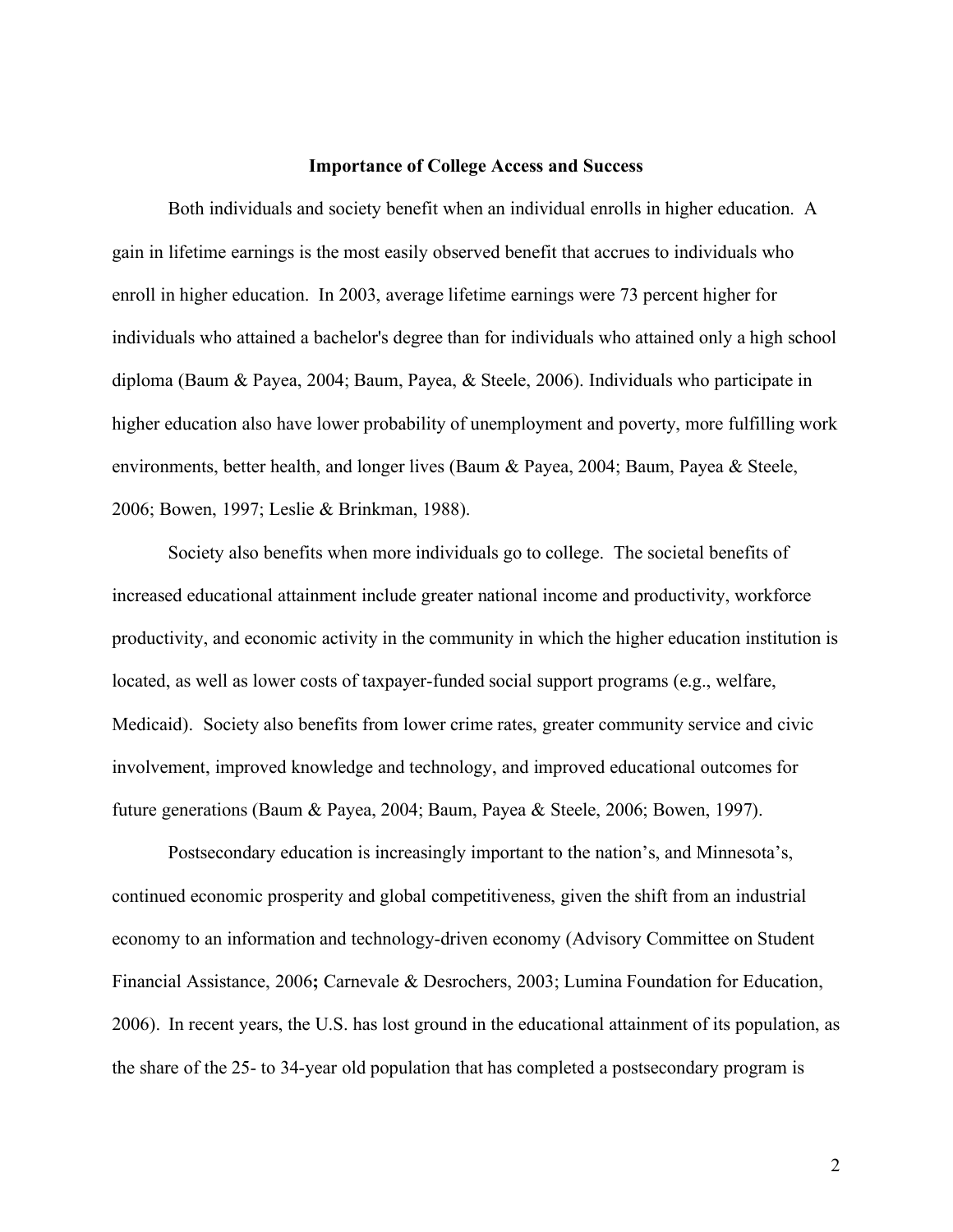now lower in the U.S. than in seven other developed nations (Baum, Payea & Steele, 2006).<sup>1</sup> While higher than in some nations (e.g., Spain, Finland), college enrollment rates for 18- to 24 year olds are lower in Minnesota than in Korea and Greece (Minnesota Office of Higher Education, 2007c). The share of students who finish certificates or degrees is also lower in Minnesota than in at least nine other countries, including Japan, Portugal, United Kingdom, Australia, Switzerland, Denmark, Ireland, New Zealand, and France (National Center for Public Policy and Higher Education, 2006).

New jobs increasingly require at least some postsecondary education and the educational requirements of all jobs, including those that once required no more than a high school education, have been rising. For example, 69 percent of white-collar office workers, the largest, fastest-growing, and among the highest-paying categories of employment, had at least some college education in 2001, up from 37 percent in 1973 (Carnevale & Desrochers, 2003).

Projected demographic trends suggest that the demand for college-educated workers will continue to increase in the near future. Over the next 20 years, baby-boomers will retire from the labor force, resulting in a substantial shortage of workers, especially workers with the most education and experience (Carnevale & Desrochers, 2003). Although the number of high school graduates is projected to increase between 2001-02 and 2017-18 (Western Interstate Commission for Higher Education, 2003), this growth will likely be insufficient to meet labor market demands. Carnevale and Desrochers (2003) estimate that, in 2020, the demand will exceed the supply by 20 million for workers overall, and by 14 million for workers with at least some college education.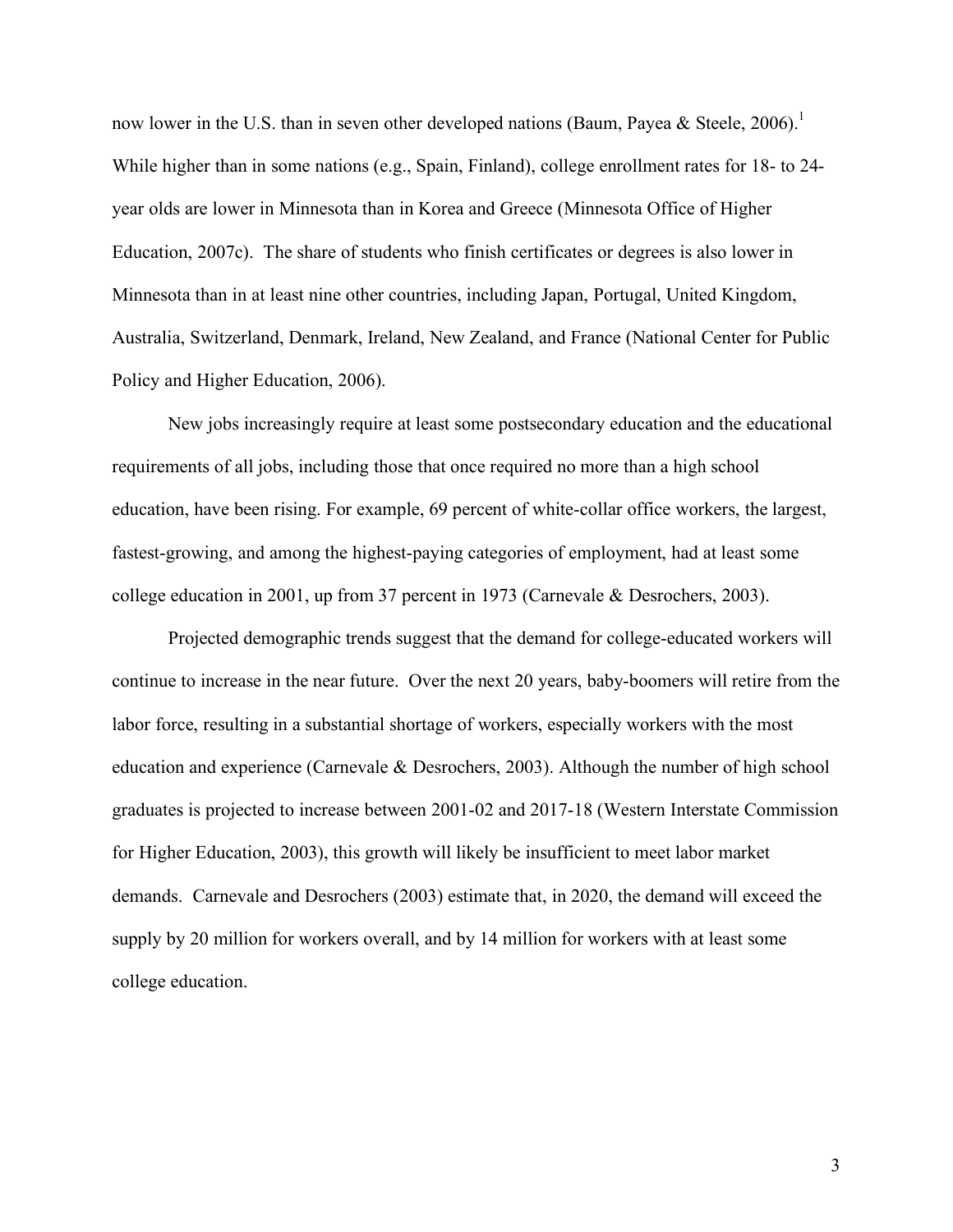#### **The Status of College Access And Completion in the United States**

Despite the many benefits of higher education, college enrollment and degree attainment rates vary by sex, race/ethnicity, and socioeconomic status (SES). Although men continue to receive the majority of first-professional (51%) and doctoral degrees (52%), women now receive the majority of degrees awarded by colleges and universities nationwide at the associate's (61%), bachelor's (58%), and master's (59%) degree levels (National Center for Education Statistics [NCES], 2005). With the exception of non-resident aliens, women received more than half of all associate's, bachelor's, and master's degrees awarded in 2004-05, regardless of race/ethnicity. The gender gap is particularly large among Blacks, as women received 69% of associate's degrees, 66% of bachelor's degrees, 71% of master's degrees, 64% of first-professional degrees, and 66% of doctoral degrees awarded to Blacks in 2004-05 (NCES, 2006).

The representation of Blacks and Hispanics in higher education declines as the degree level increases. Blacks represented 13% of all public high school graduates in 2003-04, but only 12% of associate's degree recipients, 10% of bachelor's degree recipients, 10% of master's degree recipients, 7% of first-professional degree recipients, and 6% of doctoral degree recipients in 2004-05 (NCES, 2005). Similarly, Hispanics received 12% of all public high school diplomas, but only 11% of associate's degrees, 7% of bachelor's degrees, 6% of master's degrees, 5% of first-professional degrees, and 3% of doctoral degrees (NCES, 2005).

The underrepresentation of Blacks and Hispanics among bachelor's degree recipients is attributable, at least in part, to their lower rates of college enrollment. Only 63 percent of Blacks and 62 percent of Hispanics who graduated from high school in 2002 enrolled in college, compared to 69 percent of whites (NCES, 2005).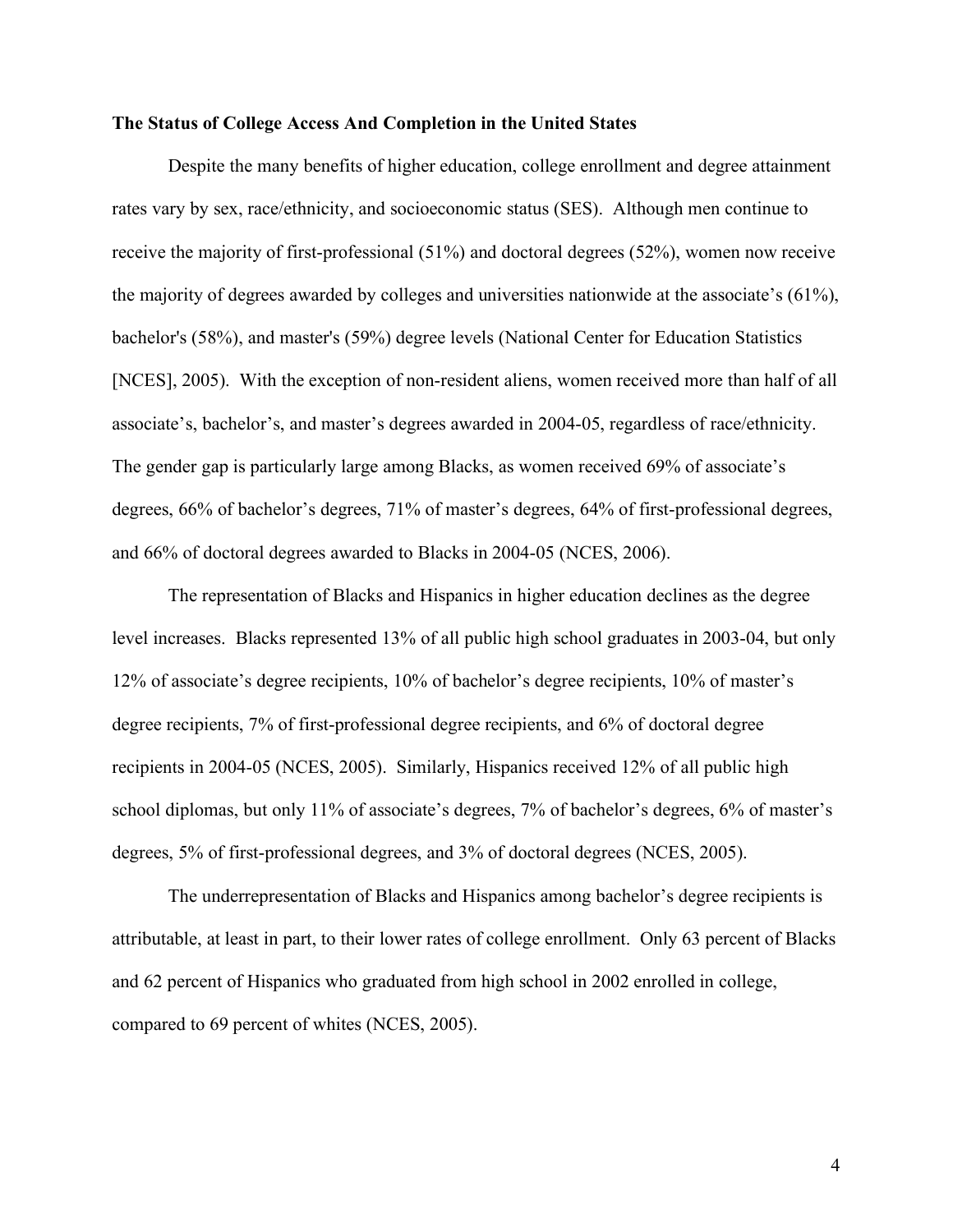College enrollment rates also increase with family income. Although college enrollment rates have generally been increasing over time for all groups, the approximately 30 percentage point gap in college enrollment between low- and high-income students is comparable in size to the gap that existed in the 1960s (Gladieux & Swail, 1999).

Moreover, when they do enroll, Blacks and Hispanics and students from lower-income families are relatively concentrated in for-profit institutions, two-year colleges, and less selective institutions. These institutions not only average fewer resources than those attended by the majority of white students from middle and upper-middle class backgrounds, but also are associated with lower levels of educational attainment (Baum & Payea, 2004).

While acknowledging the substantial cost of expanding the capacity of postsecondary educational institutions, Vernez, Krop, and Rydell (1999) use benefit-cost analysis to demonstrate that the costs of raising the educational attainment of Blacks and Hispanics to the level of Whites would be recouped in about ten years. The analyses consider 20 population groups (i.e., groups differentiated by ethnicity, immigration status, gender, and age) and ten "families" of government social-welfare programs (e.g., unemployment insurance, food programs, Medicaid) and reflect social program usage in 1991. The analyses show that increased levels of educational attainment are associated with lower usage, and thus lower societal costs, of government programs, as well as higher tax revenues and higher disposable incomes for individuals. Increases in income, and thus tax revenues, are especially great when the level of education increases from some college to college graduate (Vernez et al., 1999).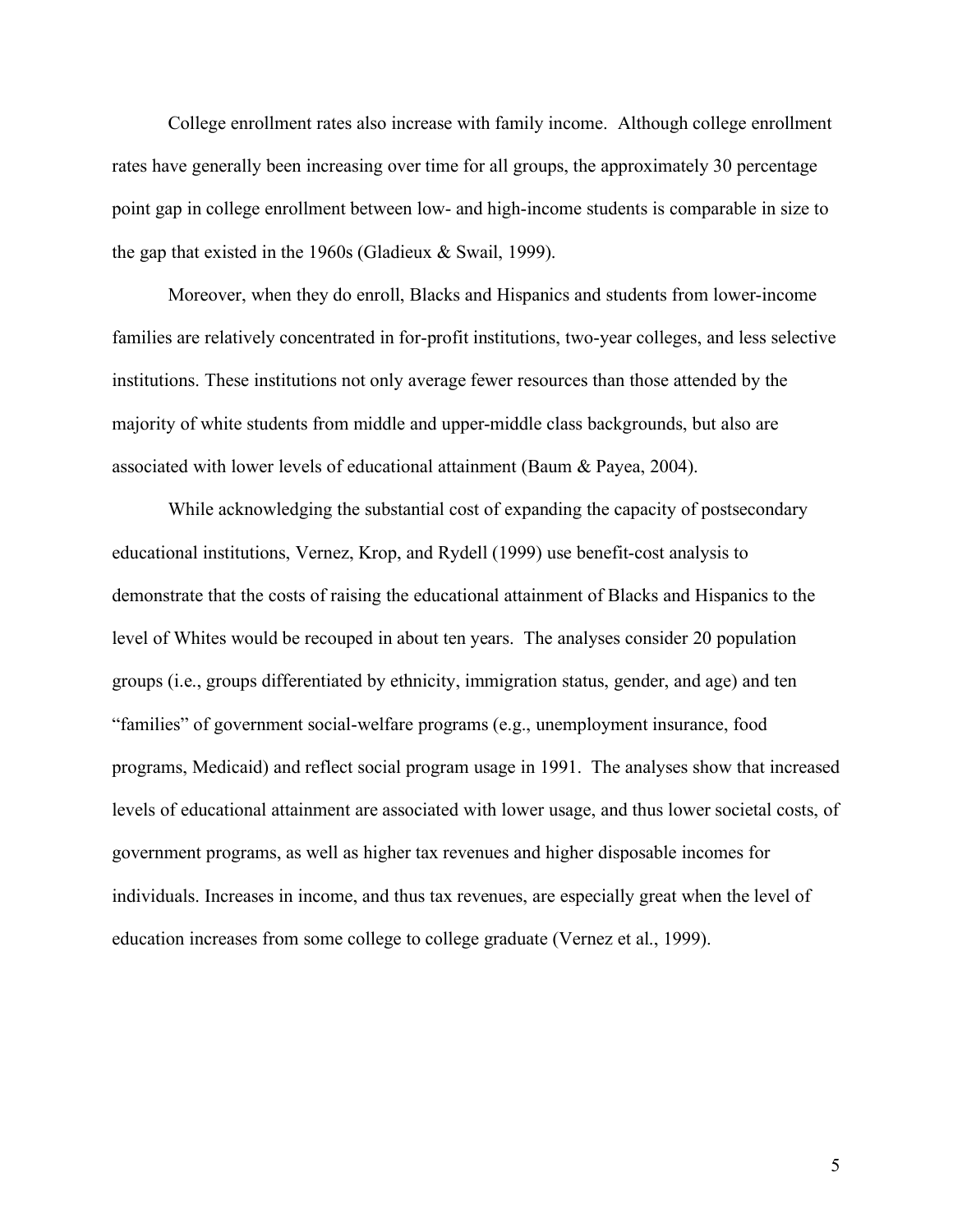#### **The Status of College Access and Completion in Minnesota**

Minnesota has much to be proud of with regard to the educational attainment of its population. The performance of Minnesota exceeds that of the nation as a whole on the following attainment indicators: percentage of  $9<sup>th</sup>$  graders who graduate high school in four years (84% versus 70%), percentage of high school graduates who enroll directly into postsecondary education (65% versus 56%), percentage of first-time, full-time students who complete bachelor's degrees within six years (58% versus 56%), percentage of individuals who complete associate's degrees in three years (34% versus 29%), and first-year retention rates at four-year institutions (77% versus 76%) (National Center for Higher Education Management Systems [NCHEMS], 2007). The likelihood that ninth graders enroll in college by age 19 is greater in Minnesota than all but two other states (New Jersey and North Dakota) (Minnesota Office of Higher Education, 2006). Moreover, a higher share of the 25- to 34-year old population of Minnesota than the nation as a whole or the "top ten new economy states" holds at least an associate's degree (47% versus 38% and 43%, respectively) or a bachelor's degree (36% versus 30% and 35%) (Minnesota Office of Higher Education, 2007c). *Measuring Up 2006*, the nation's state-by-state report card on higher education, awarded Minnesota an "A" for participation and an "A" in completion and labeled Minnesota "a top-performing state" in these categories (National Center for Public Policy and Higher Education, 2006).

Despite this strong performance, however, challenges remain. First, although above the national average, Minnesota's performance on many indicators of college enrollment and persistence is below that of "top-performing states" and the "top ten new economy states." Using data from the Progressive Policy Institute, the Minnesota Office of Higher Education (2007c) reports that the ten states with the best potential for success in "the new economy" are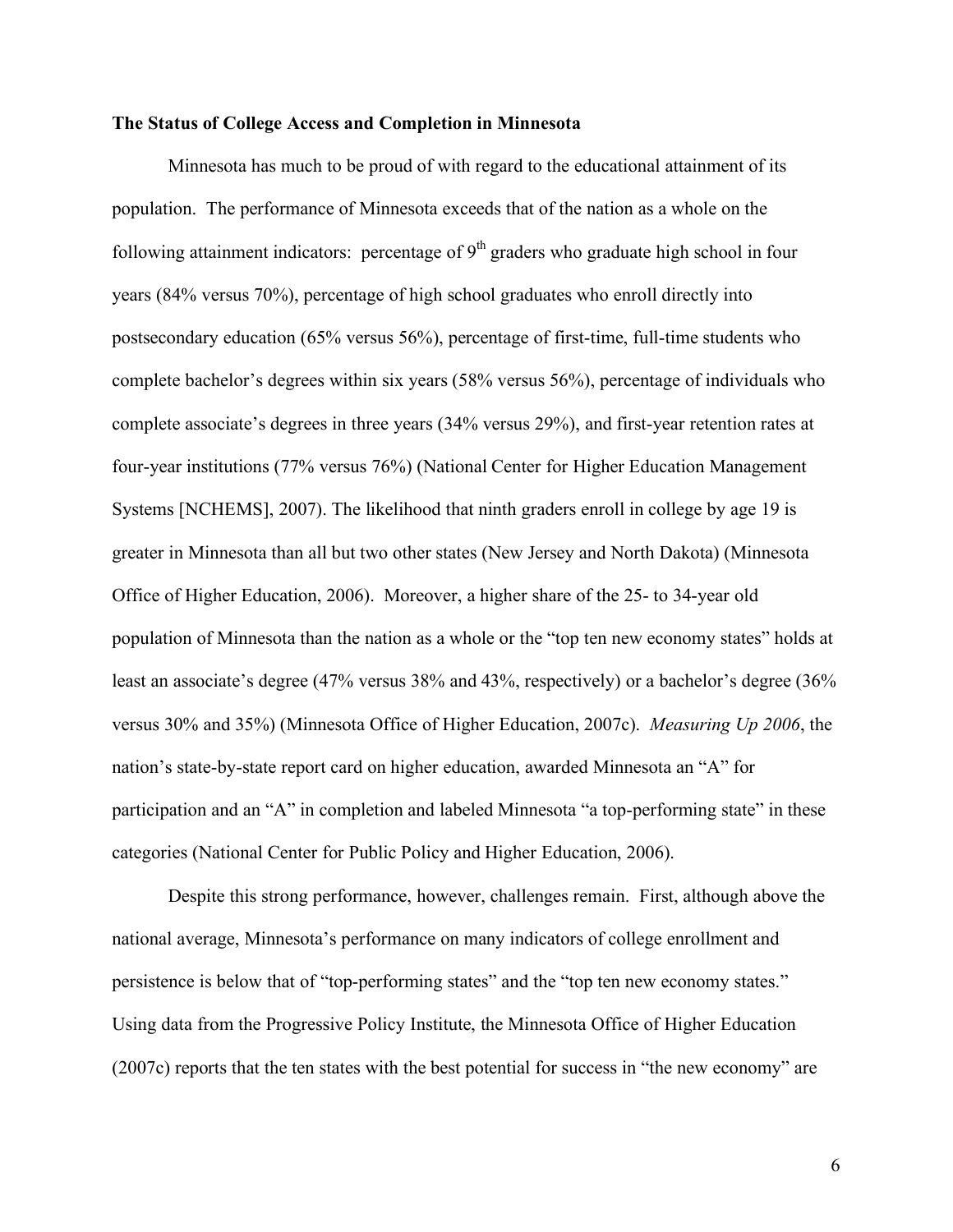Washington, California, Colorado, Connecticut, Delaware, Massachusetts, New York, New Jersey, and Virginia; Minnesota ranked  $13<sup>th</sup>$  on this index. These data show that the share of 18to 24-year olds enrolled in postsecondary education in 2004 in Minnesota was equal to the national average (34%) but below the rate for the top ten new economy states (37%) (Minnesota Office of Higher Education, 2007c). Only 78% of first-time, full-time students at four-year colleges and universities in Minnesota in 2004 persisted to the second year, compared with 83% of first-time, full-time students at four-year colleges and universities in the new economy states (Minnesota Office of Higher Education, 2007c). At two-year colleges, only 57% of Minnesota's first-time, full-time students returned for the second year, compared with 63% of first-time, fulltime students in the new economy states. Similarly, the National Center for Public Policy and Higher Education (2006) reports that 38% of 18- to 24-year olds in Minnesota were enrolled in college, down from 43% a decade earlier, and below the 41% enrollment rate for the topperforming states.

A second challenge is variations in educational attainment across counties within the state of Minnesota. An analysis that considers educational attainment, economic outlook, and population shifts shows that "educational needs" are substantially greater in Mille Lacs, Pine, Kanabec, and Beltrami counties than in other counties in the state (Davis, Noland & Kelly, 2006). Disaggregating the dimensions of the educational needs index shows that educational attainment is particularly problematic in three counties: Pine, Kanabec, and Mille Lacs. Economic challenges, as reflected by the unemployment rate, poverty rate, family income, and other indicators, are especially great in a higher number of counties, but most notably Roseau, Clearwater, Red Lake, Todd, and Marshall counties. More than 30% of Minnesota's counties face challenges associated with changes in the population composition (e.g., population growth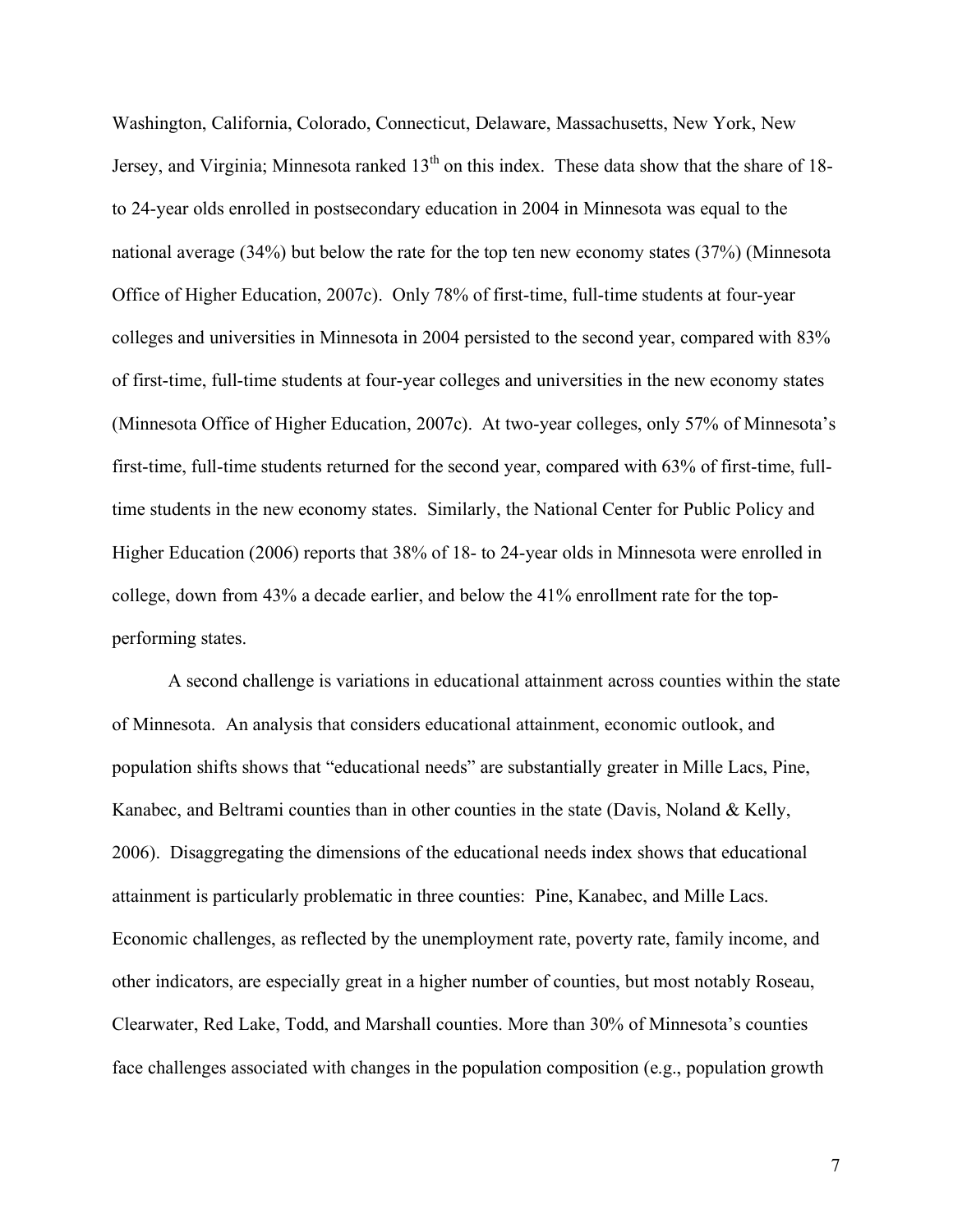of different age segments of the population, percentage of Black, Hispanic, and Native American). Among the counties with the greatest "market" challenges are Scott, Sherburne, Carver, Chisago, and Washington (Davis et al., 2006).

A third challenge is the persisting gaps in college enrollment and degree completion rates in Minnesota based on race/ethnicity, family income, and other demographic characteristics. For example, smaller shares of Blacks, Hispanics, and American Indians than of Whites and Asians enroll in college directly after graduating from high school: 57%, 47%, and 46% versus 66% and 74% (Growth & Justice, 2007). Among Minnesota high school graduates between 2000 and 2004, smaller shares of Blacks and Hispanics (44% and 39%, respectively) than of Whites and Asians (49% and 56%, respectively) enrolled in Minnesota postsecondary institutions (Minnesota Office of Higher Education, 2006). Six-year bachelor's degree completion rates and three-year associate degree completion rates are also lower for Blacks, Hispanics, and American Indians than for Whites and Asians (Growth & Justice, 2007). The odds of completing a degree for a Minnesota high school graduate are substantially lower for Blacks, Hispanics, and Native Americans than for Whites and Asians (20%, 18%, and 15% versus 28% and 27%) (Minnesota State Colleges & Universities, 2005).

The lower educational attainment for Blacks and Hispanics than for Whites is especially problematic when considered in light of projected demographic trends. Students of color are projected to represent 20% of Minnesota high school graduates by 2015, up from 13% in 2004 (Minnesota Office of Higher Education, 2006). Between 2001-02 and 2017-18, the numbers of Black and Hispanic public high school graduates in Minnesota are projected to increase substantially (193% and 470%, respectively), while the number of White public high school graduates is projected to decline by 17% (WICHE, 2003). In other words, the fastest growing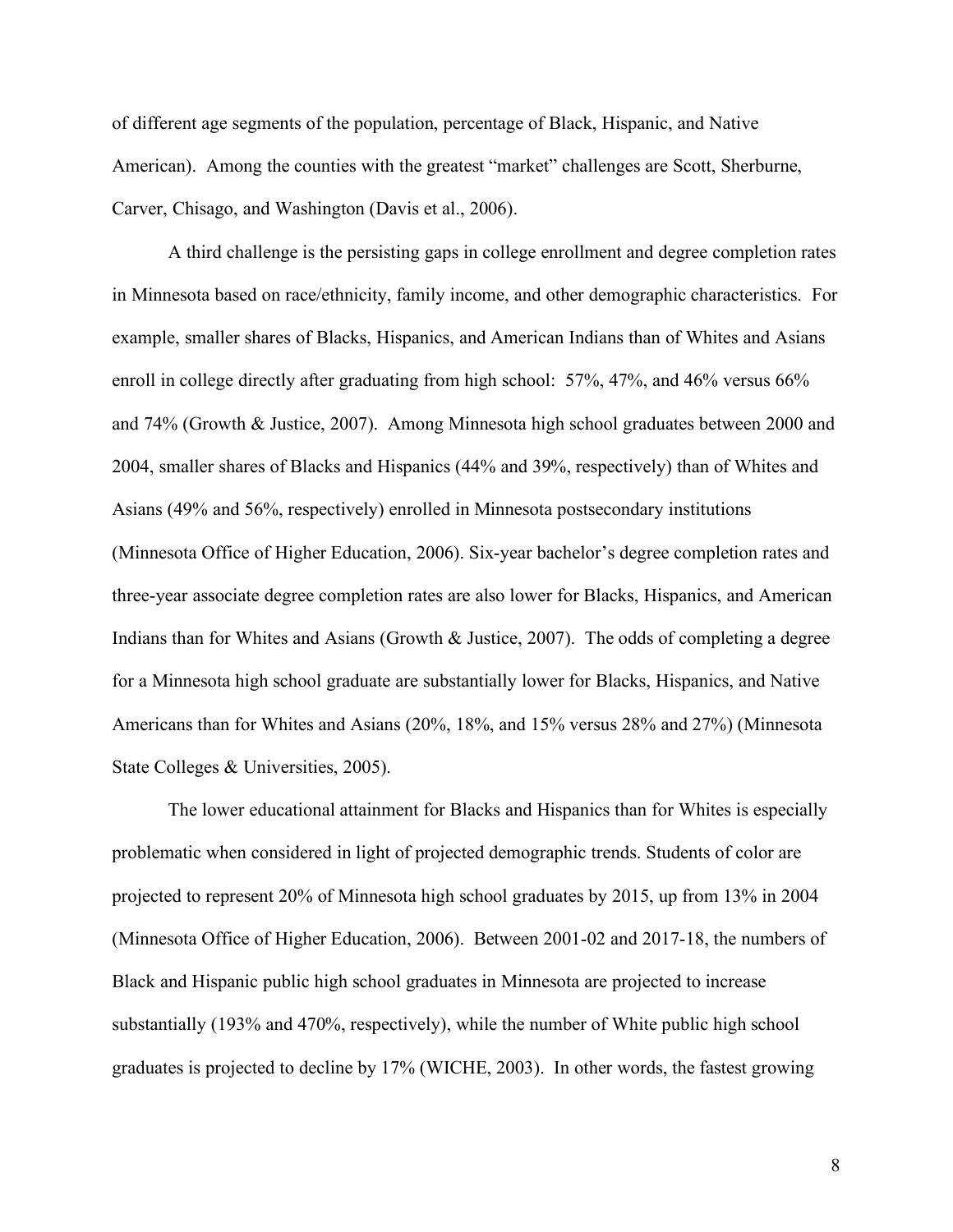groups in Minnesota are the groups with among the lowest rates of college enrollment and degree completion.

In Minnesota, college enrollment rates for recent high school graduates are also substantially lower for students from low-income families (40%) and those attending urban high schools (51%) than for other students (Growth  $\&$  Justice, 2007). When they do attend, students from low-income families are relatively concentrated in the state's public two-year institutions. Specifically, among full-time, full-year dependent undergraduates who were enrolled in a Minnesota, not-for-profit institution in 1999-00, 27% of students in the lowest family income quintile attended a public two-year institution, compared with only 13% of students in the highest family income quintile (Minnesota State Colleges & Universities, 2005). Conversely, only 22% of undergraduates in the lowest family income quintile attended a private four-year institution, compared with 34% of undergraduates in the highest family income quintile (Minnesota State Colleges & Universities, 2005).

#### **Requirements for College Access and Success**

Research consistently shows that the primary requirements for college access and success are financial resources, academic preparation, and college-related knowledge (Martinez & Klopott, 2005; Perna, 2006). Although researchers debate the relative importance of financial resources and academic preparation, all three are critical.

#### Financial Resources

One barrier to college enrollment and degree attainment is inadequate financial resources. The Advisory Committee on Student Financial Assistance (2006) estimates that, between 2000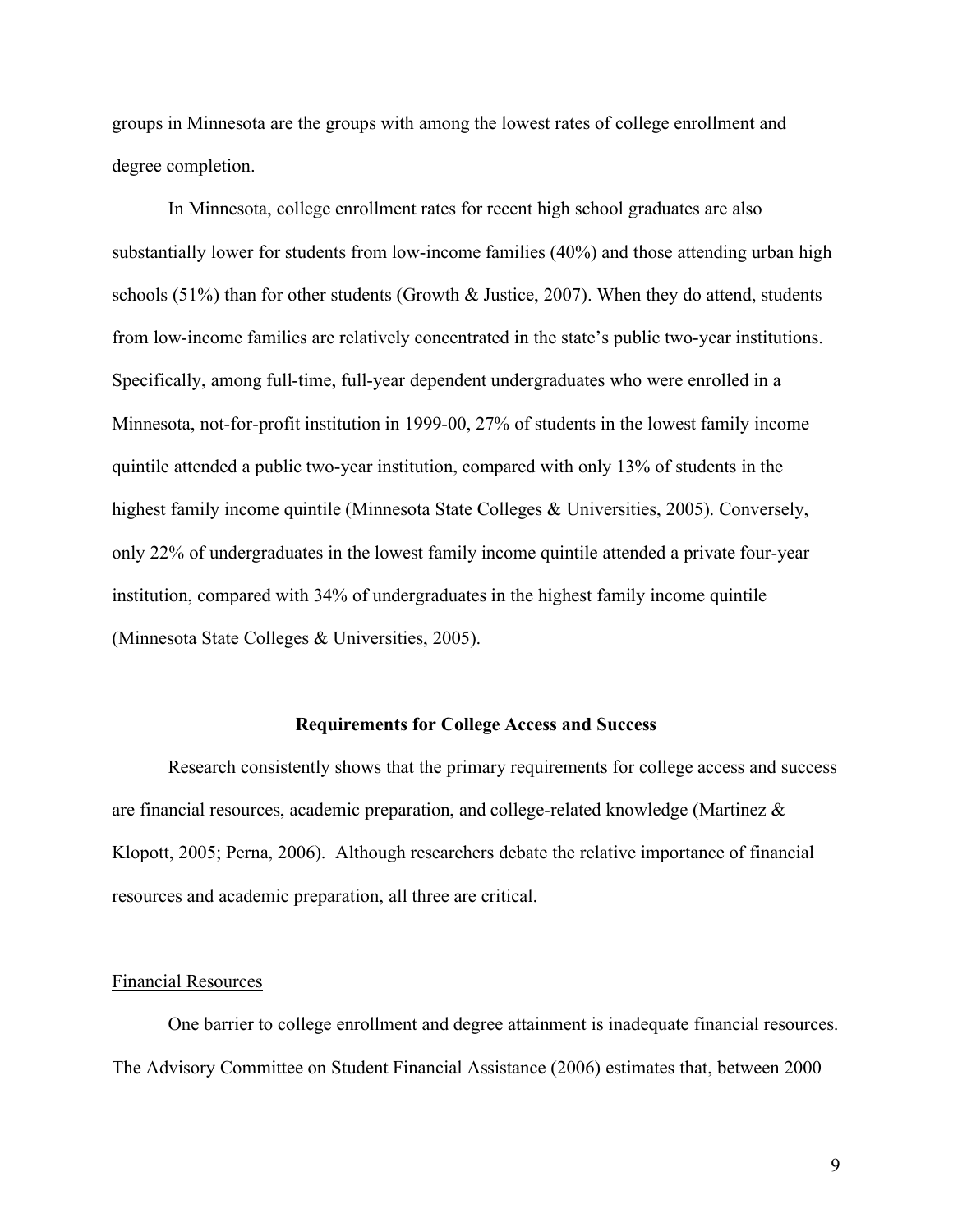and 2010, 1.4 million to 2.4 million students from low- and middle-income families will be academically qualified for college but will not complete a bachelor's degree because of financial barriers. Research consistently shows a positive relationship between family income and such outcomes as number of college applications submitted, enrollment in either a two-year or fouryear institution, enrollment in a four-year institution, and number of years of schooling completed (Ellwood & Kane, 2000; Hofferth, Boisjoly, & Duncan, 1998; Hurtado et al., 1997; Kane, 1999; Perna, 2000).

Recent trends in tuition and financial policies and practices seem to be exacerbating the financial barriers to college enrollment and success. For example, over the past two decades, tuition has increased faster than family income. After controlling for inflation, average tuition increased between 1995-96 and 2005-06 by 34 percent at private four-year institutions and 52 percent at public four-year institutions, while the median income for families with parents between the ages of 45 and 54 increased by only 3 percent over this period (College Board, 2006).

The types of financial aid that are available to students have also shifted over time. Originally designed to ensure access to higher education for low-income students, the real value of the Federal Pell Grant has failed to keep pace with increases in tuition. In 2005-06, a Federal Pell Grant covered 33% of the average published price of tuition, fees, room, and board at a public four-year institution, down from 42% in 2001-02. The share of financial aid awarded to postsecondary education students in the form of Pell and other grants declined from 48% in 1995-96 to 42% in 2005-06. Today, more than half (52%) of all aid to undergraduates is in the form of loans (College Board, 2006).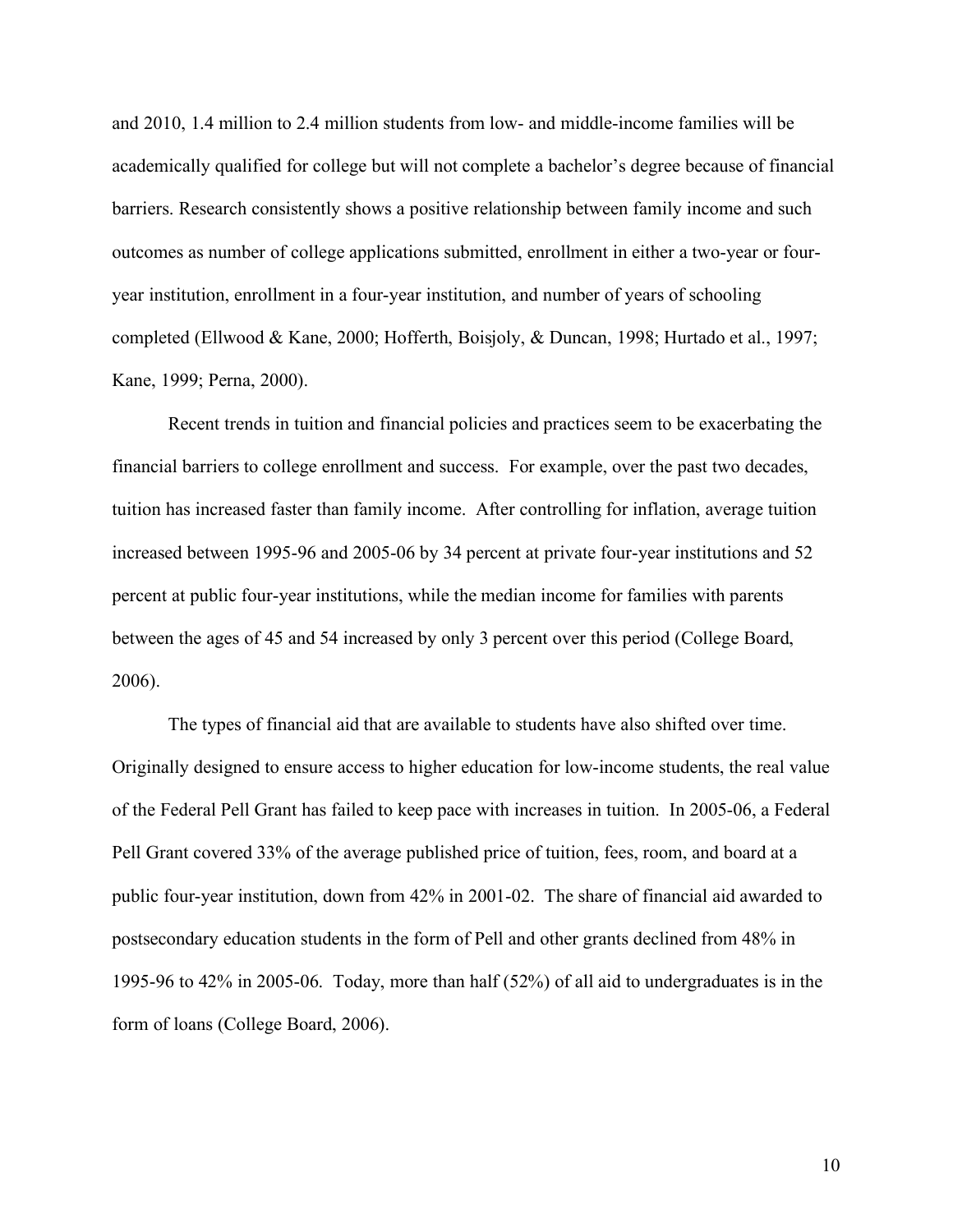The federal government has also signaled a reduced commitment to providing public resources to the most economically needy through the establishment in 1997 of federal tuition tax credits (i.e., Hope Scholarship Credit and the Lifetime Learning tax credit). In 2004 only 11 percent of recipients of these tax credits were from families with adjusted gross incomes below \$25,000, while 23 percent were from families with adjusted gross incomes between \$75,000 and \$99,999 (College Board, 2006).

By providing various federal and state tax advantages, state-sponsored pre-paid tuition and college savings plans (i.e., 529 plans) represent another way that the public sector is directing resources away from promoting access to college for low-income students and placing greater emphasis on increasing the affordability of college for middle- and upper-income students. All 50 states and the District of Columbia now offer a college savings plan (College Savings Plan Network, 2007). Administered by the Minnesota Office of Higher Education, Minnesota's 529 College Savings Plan offers investors the opportunity to contribute up to \$235,000 per beneficiary. The earnings are deferred from federal and Minnesota state income taxes until the funds are withdrawn. Funds may be withdrawn to pay the beneficiary's costs of attending an eligible college or university (e.g., tuition, fees, books, supplies). (Minnesota Office of Higher Education, 2007e).

Several indicators suggest that public colleges and universities in the state of Minnesota are not affordable to all of the state's residents. Although 43 states scored below Minnesota for the "affordability" category in *Measuring Up 2006* (a category based on a family's ability to pay for two-year and four-year colleges in the state, the availability of need-based financial aid and low-priced colleges, and average student debt), Minnesota (along with four other states) still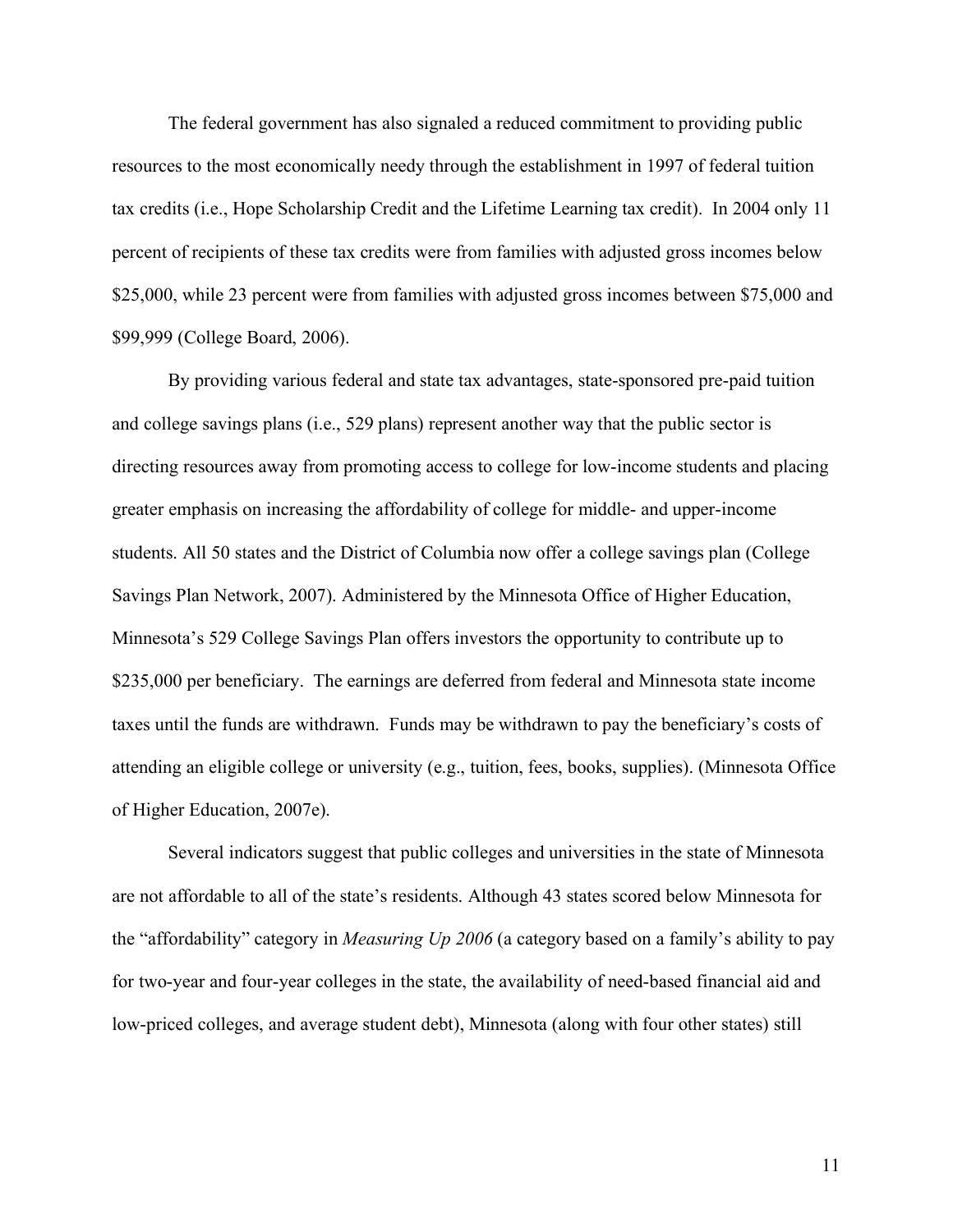received only a "D" for this category (National Center for Public Policy and Higher Education, 2006).

The net price (tuition, room and board, less financial aid) of attending a college or university as a share of family income is also higher in Minnesota than in many other states and has increased over the past decade (National Center for Public Policy and Higher Education, 2006). In 2005, net price as a share of family income was 22% at community colleges, 26% at public four-year institutions, and 54% at private four-year institutions (National Center for Public Policy and Higher Education, 2006). The ratio of net price to income is especially high for those in the lowest family-income quintile: 52% for community colleges, 59% for public four-year institutions, and 133% for private four-year colleges and universities (National Center for Public Policy and Higher Education, 2006). The Minnesota Office of Higher Education (2007c) reports that, for the Minnesota State Grant award, the expected family contribution to the price of attending a postsecondary educational institution has increased since 1992 for those in the lowest three quintiles of family income.

#### Academic Preparation

Research consistently shows that academic preparation and achievement are positively related to numerous college related-outcomes including: high school graduation rates (Cabrera & La Nasa, 2000), college entrance examination scores (Horn & Kojaku, 2001), college enrollment rates (Perna, 2000), representation at more selective colleges and universities (Horn & Kojaku, 2001), rates of transfer from a two-year to a four-year institution (Cabrera, La Nasa, & Burkam, 2001), college grades (Warburton, Bugain, Nuñez, & Carroll, 2001), college persistence rates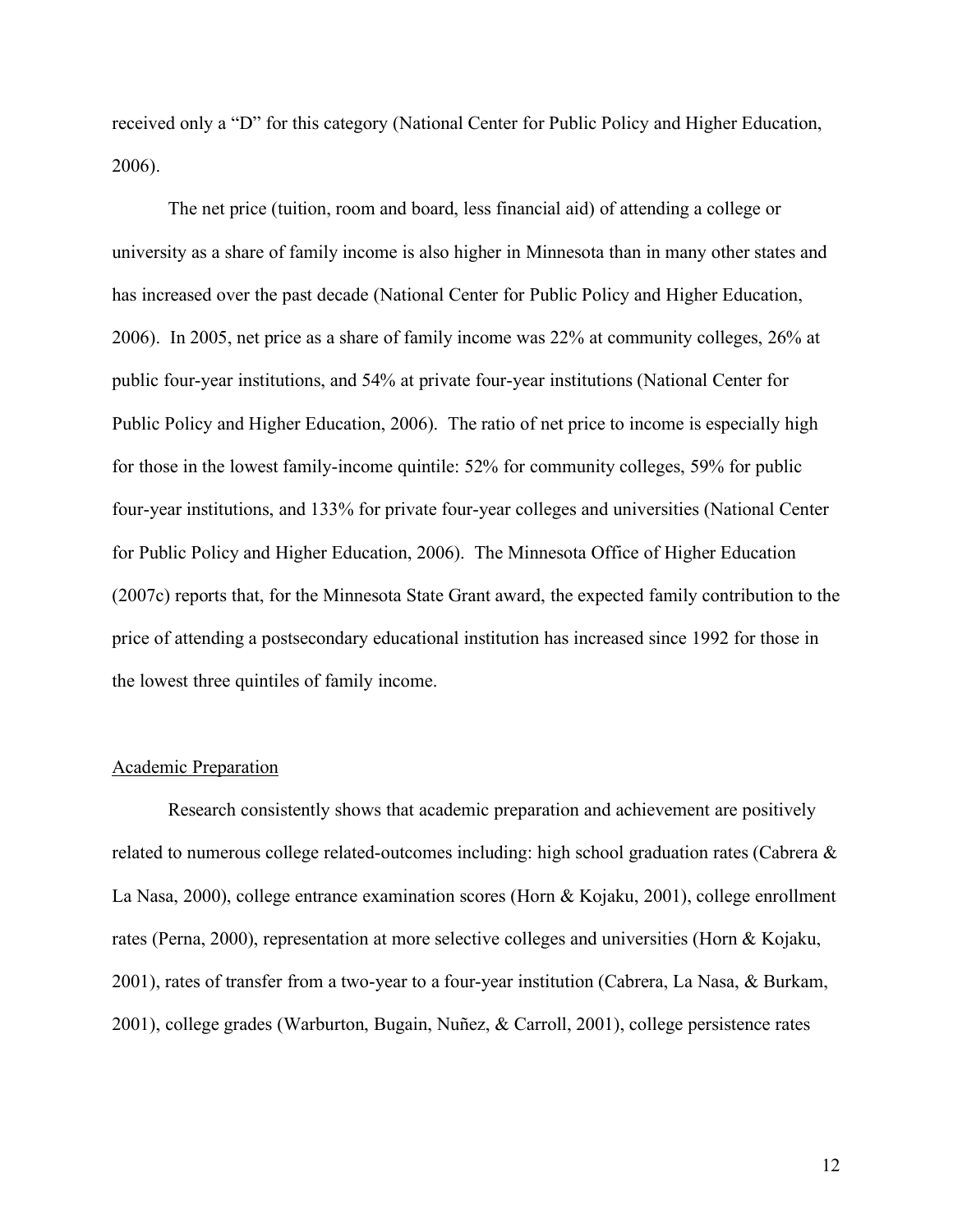(Horn & Kojaku, 2001; Warburton et al., 2001), and college completion rates (Adelman, 1999, 2006; Cabrera & La Nasa, 2000; Cabrera, La Nasa, & Burkam, 2001).

Being academically prepared for college appears to be particularly important to the college enrollment of students from lower-income families (Cabrera et al., 2001) and the bachelor's degree completion of African Americans and Latinos (Adelman, 2006). Adelman concluded from his analyses of the secondary and postsecondary educational experiences of the class of 1992 that observed racial/ethnic gaps in bachelor's degree attainment would be substantially reduced if more Blacks and Hispanics completed a rigorous curricular program in high school.

But, many indicators illustrate lower levels of academic preparation for college for lowincome, Black, and Hispanic students than for other students (Perna, 2005b). For example, substantially smaller shares of Blacks, Hispanics, and American Indians than of Whites and Asians leave public high schools "ready" to attend a four-year college, where readiness is defined as graduating from high school, taking certain courses in high school, and possessing basic literacy skills. Specifically, of the public high school class of 2001, only 20% of Blacks, 16% of Hispanics, and 14% of American Indians left high school ready to attend a four-year college, compared with 37% of Whites and 38% of Asians (Greene & Forster, 2003).

Several indicators suggest the need to improve academic preparation in Minnesota. *Measuring Up 2006* awarded Minnesota a "B" for preparation for postsecondary education and training, an indicator representing high school completion, K-12 course taking, and K-12 student achievement (National Center for Public Policy and Higher Education, 2006). Although *Measuring Up* notes that Minnesota's performance on indicators of college preparation has improved over the past 13 years and that Minnesota is a top performer on some of these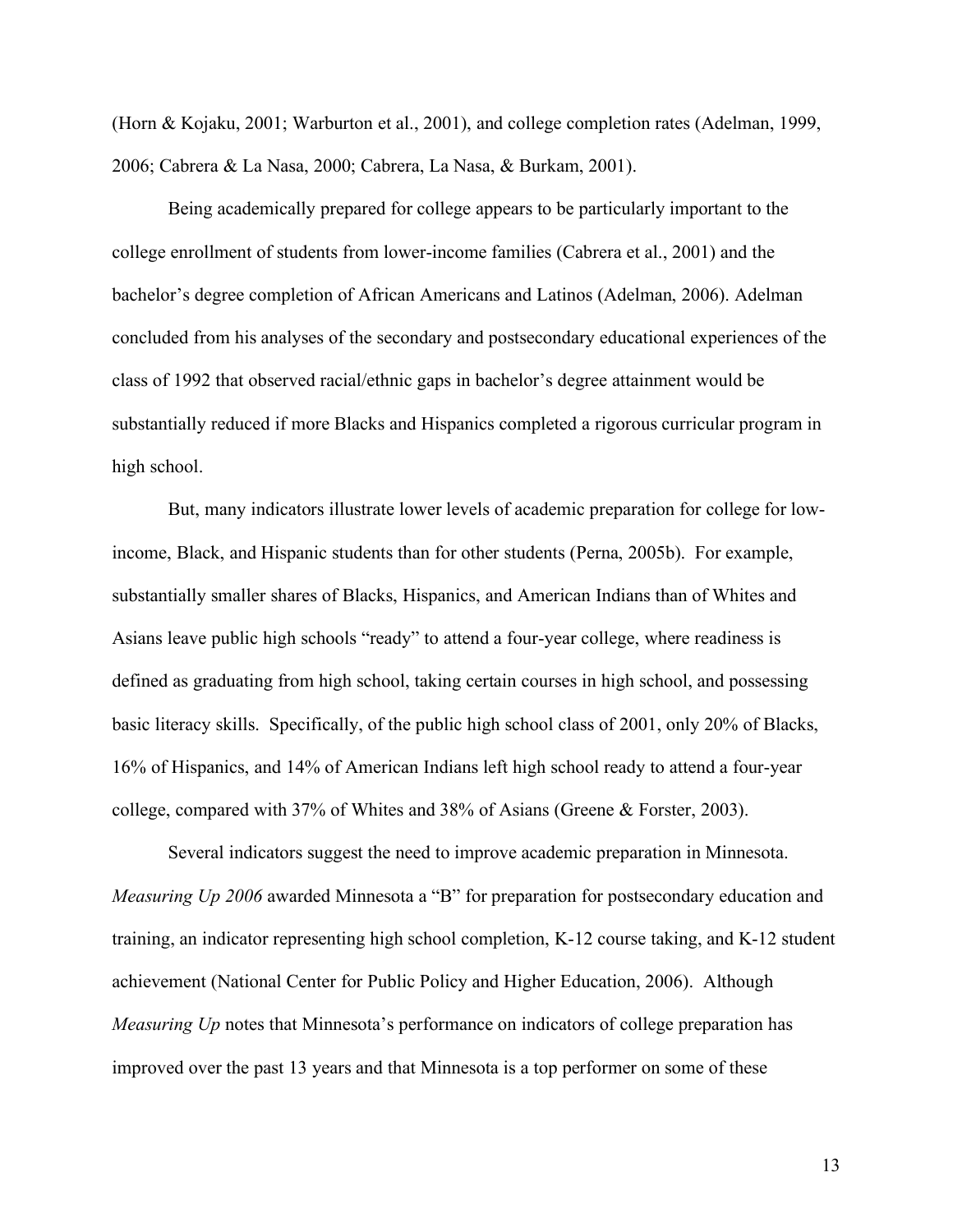indicators, challenges remain. For example, smaller shares of high school students in Minnesota than in the top-performing states enroll in upper-level math (46% versus 64%) and upper-level science (29% versus 40%). Only 16% of  $8<sup>th</sup>$  graders in Minnesota are enrolled in algebra, compared with 35% of  $8<sup>th</sup>$  graders in the top-performing states (National Center for Public Policy and Higher Education, 2006). Rates of taking Advanced Placement (AP) exams are also lower in Minnesota than in the nation: 19% versus 24% (Growth & Justice, 2007). The percentage of Minnesota AP-test-takers who earn at least a 3 on the exam is higher than the national average (67% versus 63%) (Minnesota Office of Higher Education, 2007). But, because of the low testtaking rates, the percentage of Minnesota high school students who earn a score of 3 or higher on AP exams is lower than the national average (12% versus 15%) (Growth & Justice, 2007). AP exams are offered in only 222 of Minnesota's more than 500 high schools, down from a peak of 251 high schools in 2004 (Minnesota Office of Higher Education, 2007a).

In Minnesota, academic readiness for college is also lower for Blacks, Hispanics, American Indians and students from low-income families than for other students. Substantially smaller shares of Blacks, Hispanics, and American Indians than of Whites and Asians complete advanced math in high school (13%, 19%, and 19% versus 41% and 44%, Growth & Justice, 2007), one of the most important predictors of bachelor's degree attainment (Adelman, 2006). Blacks, Hispanics, and American Indians represented fewer than 5% of AP-test-takers in 2005- 06 (Minnesota Office of Higher Education, 2007a). Moreover, smaller shares of Blacks, Hispanics, and American Indians than of Whites and Asians earned grades of 3 to 5 on the exams: 34%, 54%, and 53% versus 66% and 57% (Minnesota Office of Higher Education, 2007a). Although average ACT scores are higher in Minnesota than in any other ACT-testtaking state (i.e., states in which at least 50% of college-bound high school seniors take the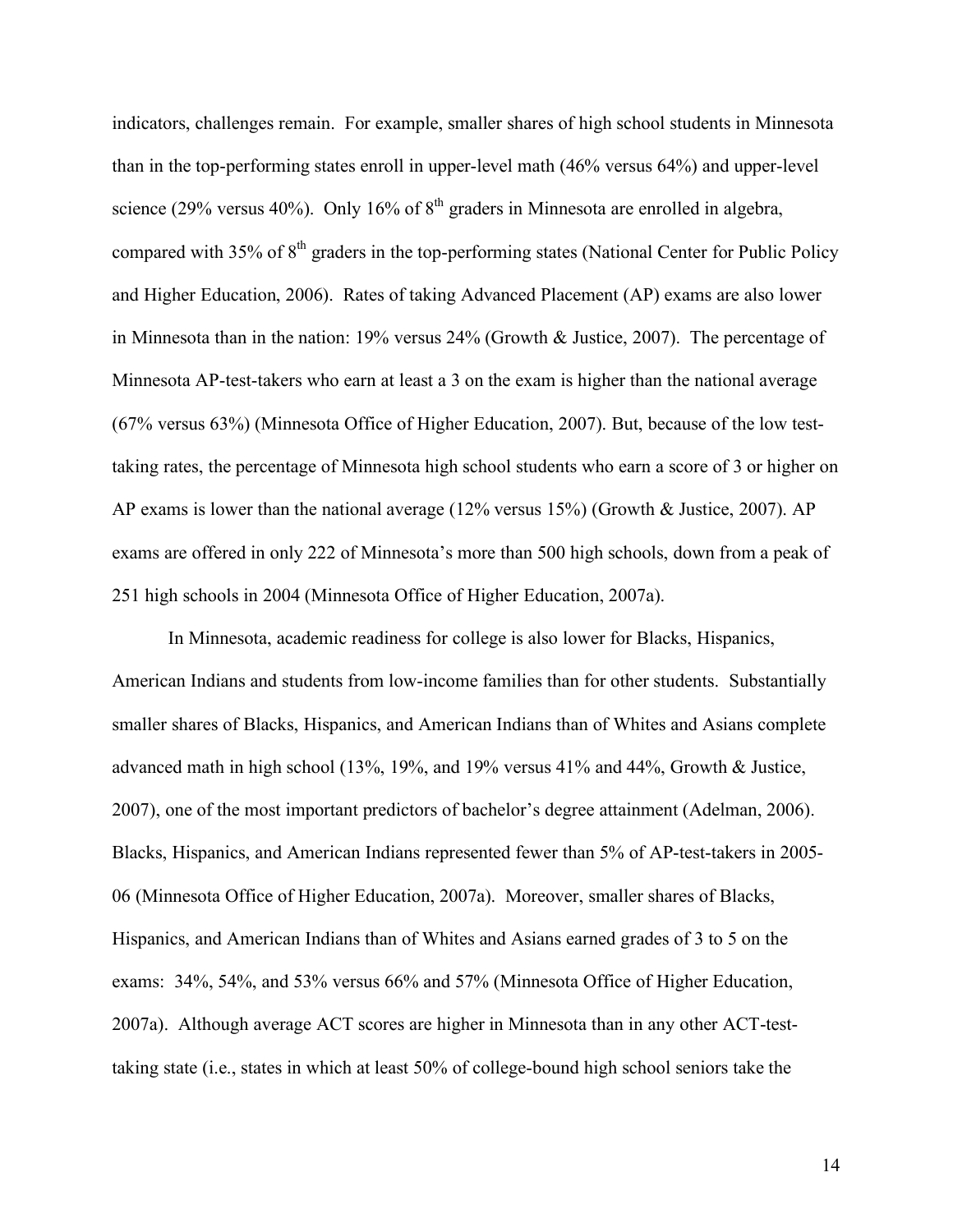ACT), only 29% of Minnesota's ACT test-takers are academically ready for college (Minnesota Office of Higher Education, 2007b). Moreover, smaller shares of Blacks, Hispanics, and American Indians than of Whites are "college ready." Specifically, only 5% of Blacks, 17% of Hispanics, and 11% of American Indians are college ready, based on their scores on the English, reading, math, and science components of the ACT, compared with 19% of Asians and 33% of Whites (Minnesota Office of Higher Education, 2007b).

The inadequacy of academic preparation for college in Minnesota may also be suggested by the magnitude of college students' enrollment in remedial coursework. Likely in part because the Minnesota State Colleges and University System requires all two-year students to take placement tests, 32% of public high school graduates who enrolled at a public college or university in Minnesota participated in at least one developmental or remedial course in 2000 (Minnesota State Colleges & Universities, 2002). More than half of the developmental or remedial courses were in math (57%), one-fourth were in writing (26%), and 15% were in reading. Participants in developmental and remedial coursework represented 390 public high schools in Minnesota, with the share of graduates participating in developmental and remedial coursework ranging from 11% to 81% (Minnesota State Colleges & Universities, 2002).

One force that contributes to the lower levels of academic preparation for low-income, African American, and Hispanic students is that these students are disproportionately placed in non-academic curricular tracks and low-ability groups (Gamoran & Mare, 1989; Hallinan, 1996; Lucas, 1999; Oakes, 1995; Perna, 2005b). Research consistently shows that college enrollment rates are higher among students who participate in an academic or college preparation curricular program (Hossler, Braxton, & Coopersmith, 1989; St. John & Noell, 1989; Jackson, 1990; St.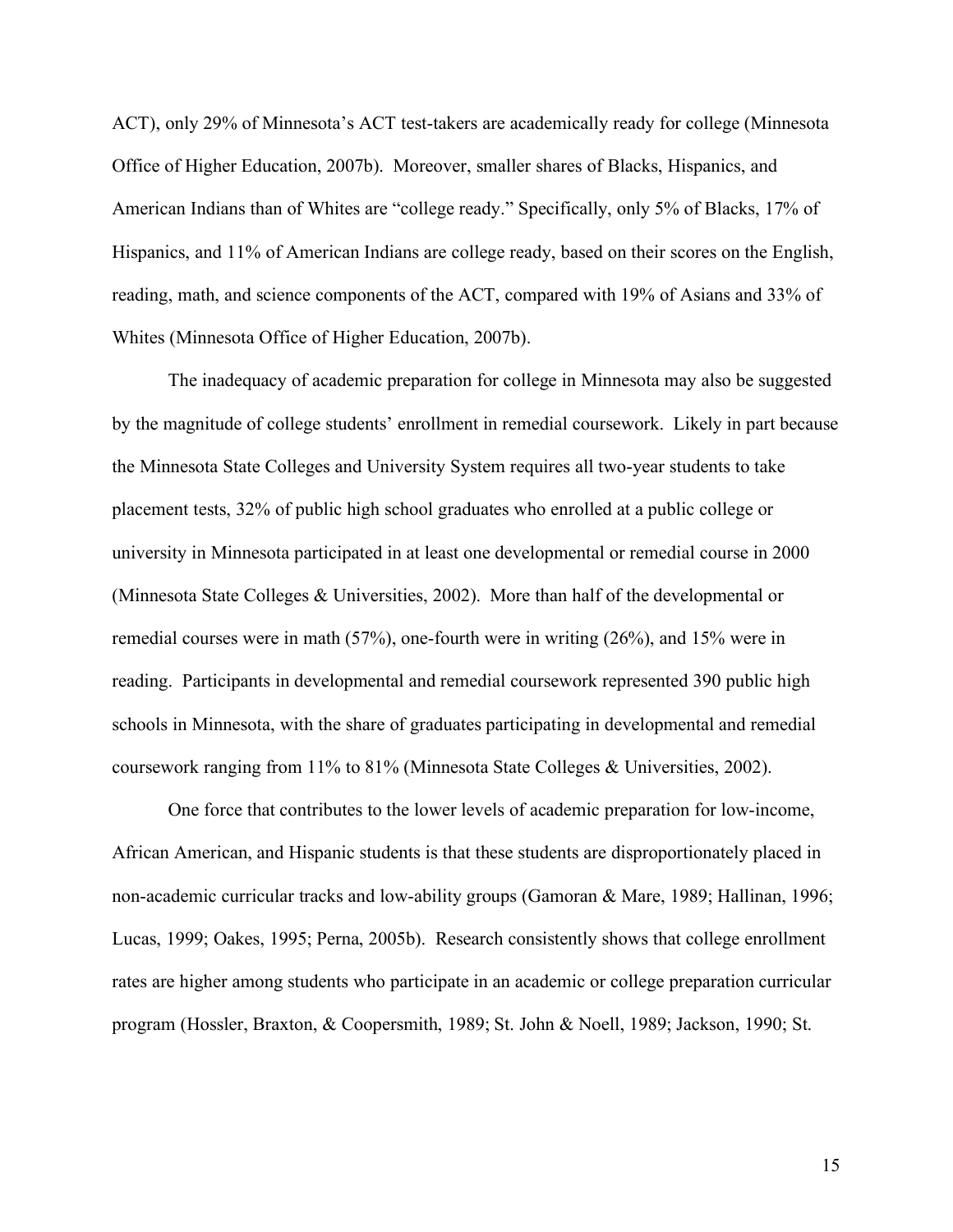John, 1991; Altonji, 1992; Lucas, 1999; Perna, 2000) and lower for students who participate in a vocational curricular program (St. John, 1991) even after controlling for other variables.

A second force that limits academic preparation for low-income, African American, and Hispanic students is that rigorous courses (as well as qualified teachers and other resources) are typically less available in the schools that these groups attend than in other schools (Adelman, 2006; Perna, 2005b). Schools that are located in more affluent areas typically offer more rigorous academic coursework than schools located in less affluent areas (Gándara, 2002; Oakes & Guiton, 1995). Schools with predominantly African American and Latino student also offer fewer college preparation courses than other schools (Oakes & Guiton, 1995). Rigorous mathematics courses (e.g., trigonometry, pre-calculus, and calculus) are substantially less common at the schools attended by students from low- than high-socioeconomic status (SES) and Latinos than Whites or Asians (Ademan, 2006).

A third force that limits academic preparation is the lack of alignment between K-12 and higher education systems. Developed and operated separately, most K-12 and higher education systems are characterized by different curricular requirements, assessments, and accountability measures (Kirst &Venezia, 2004; Martinez & Klopott, 2005; Venezia, Kirst, & antonio, 2003). A few states (e.g., New York) have aligned their high school exit and college entrance exams while a few other states (e.g., Arkansas, Oklahoma, Texas) have made a college preparatory curriculum the "default" core curriculum for high school students (Martinez & Klopott, 2005). Nonetheless, in most states (including Minnesota), a student who completes the minimum high school graduation requirements may not have fulfilled the curricular requirements to enter the state's public four-year colleges and universities. For example, in Minnesota, a student must complete three years of science to both graduate from high school and enter either a Minnesota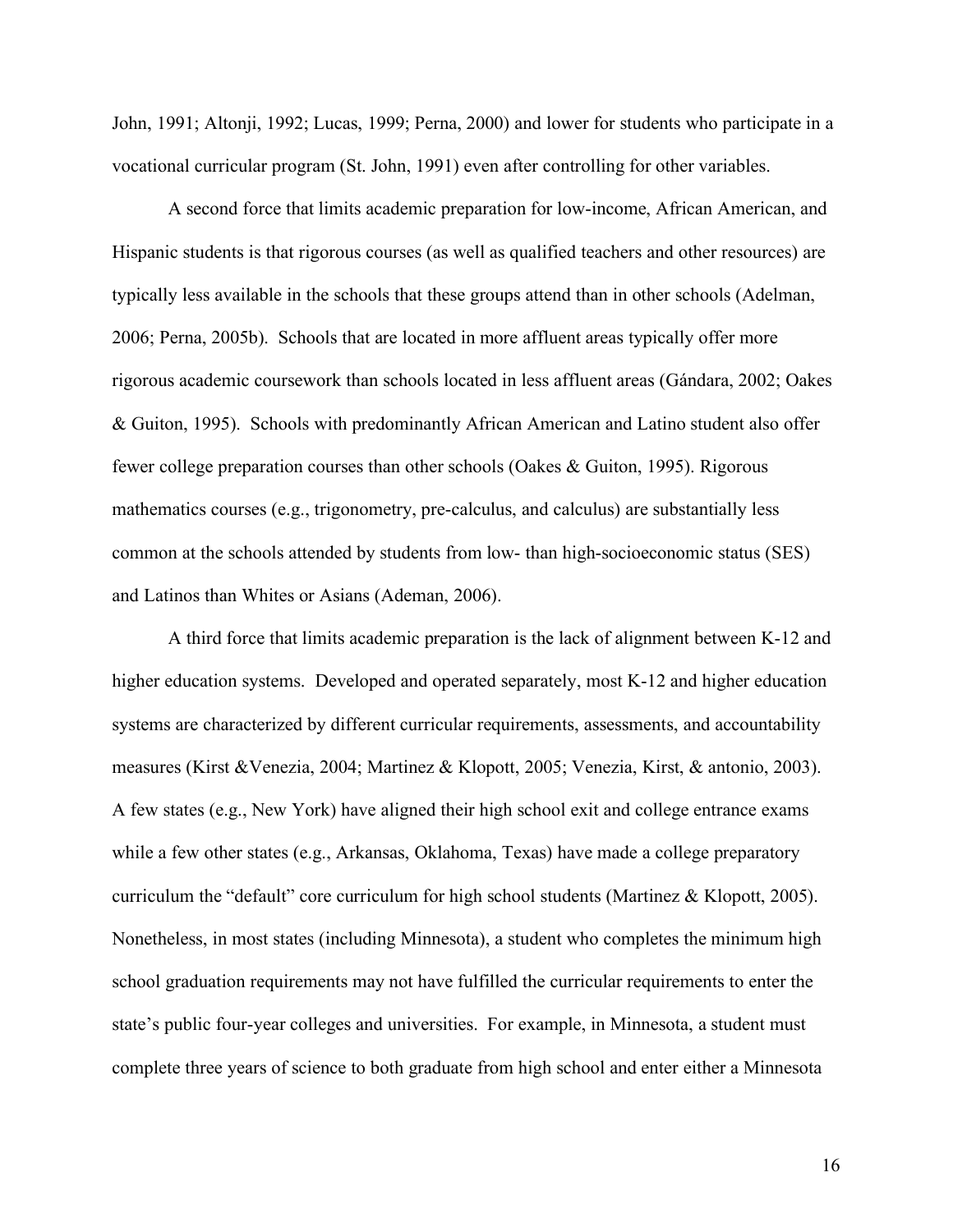state college or the University of Minnesota. But, the specifics of these and other requirements vary, as a student must complete one credit in biology and two credits in any science in order to fulfill the high-school graduation requirement, but one year of biology and one year of physical science, including a laboratory experience, as well as at least one additional year of science, in order to meet the University of Minnesota's enrollment requirements (Minnesota Department of Education, 2005).

#### Knowledge and Information

One of the most widely studied aspects of college-related information pertains to students' and families' knowledge of college prices and financial aid. Although relevant information seems to be widely available (Perna, 2006), several recent reports suggest that most adults, parents, and students are uninformed or poorly informed about the price of attending college and the availability of financial aid (U. S. Government Accountability Office [GAO], 1990; Grodsky & Jones, 2004; Horn, Chen & Chapman, 2003; Ikenberry & Hartle, 2000; Perna, 2004). Although some students and parents may be unaware of college prices and financial aid because they do not plan to attend college (Grodsky  $\&$  Jones, 2004), even students and parents who report that they expect college attendance lack awareness and understanding about college prices and financial aid (Horn et al., 2003).

Levels of awareness and understanding of college prices and financial aid appear to be particularly low among Latino and Black students and parents (Grodsky & Jones, 2004; Horn et al., 2003; Immerwahr, 2003; Tomás Rivera Policy Institute, 2004; Tornatzky, Cutler & Lee, 2002) and among parents who have no direct personal experience with college (Brouder, 1987; Hossler, Schmit & Bouse, 1991). Inadequate knowledge of college prices and financial aid may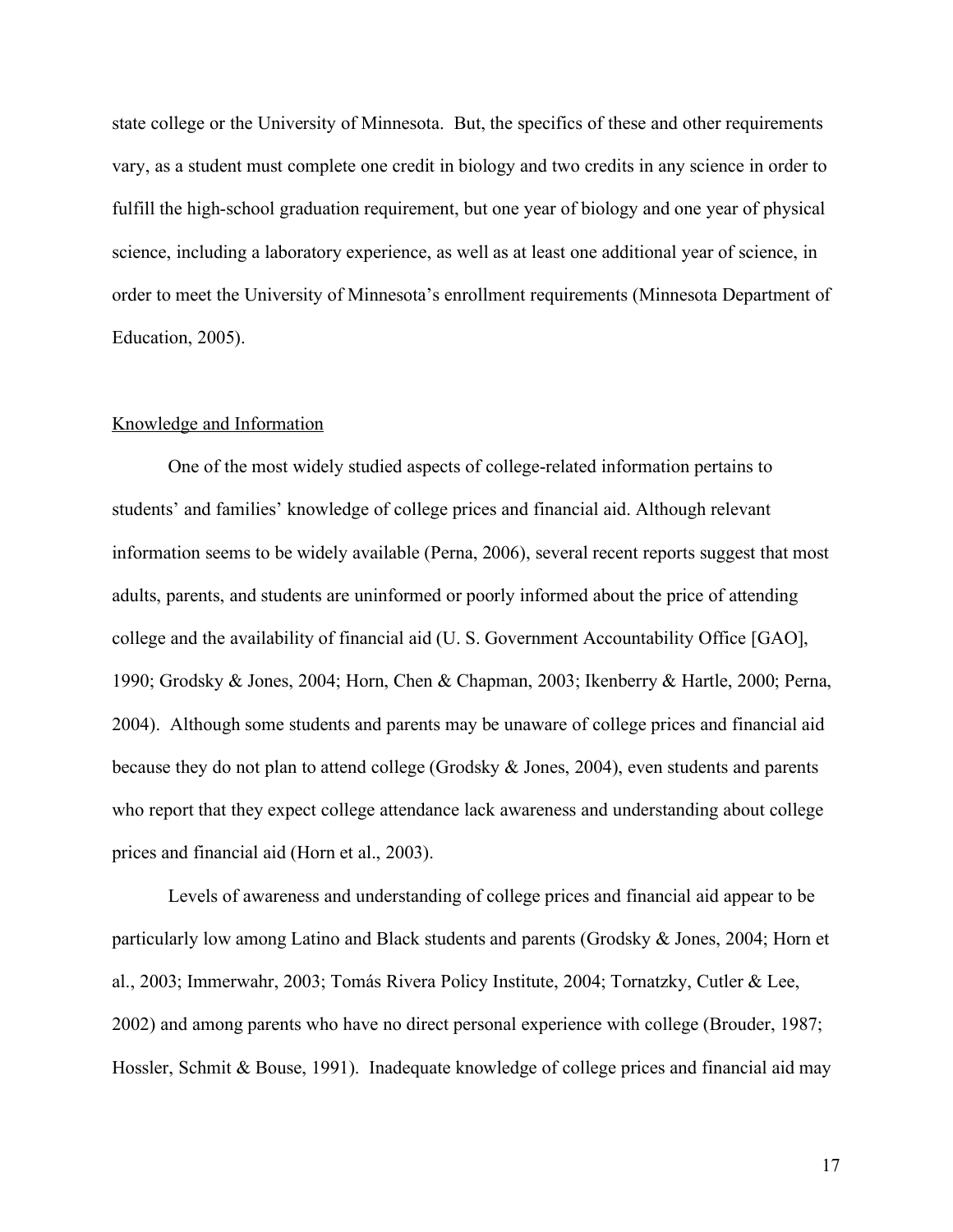be one cause of persisting gaps in college enrollment across racial/ethnic and socioeconomic status groups (see McDonough & Calderone, 2006).

A variety of college-related outcomes are lower for students who have less knowledge about college prices and financial aid than for other students (GAO, 1990; Perna, 2004). Although the direction of causality is ambiguous, research consistently shows that students' and parents' understanding of college prices and financial aid is positively related to such outcomes as college expectations (Flint, 1993; Horn et al., 2003), application (Cabrera & LaNasa, 2000), enrollment (Plank and Jordan, 2001), and choice (Ekstrom, 1991), as well as such college financing strategies as students' willingness to borrow, students' use of financial aid, parental saving for college (Ekstrom, 1991; Flint, 1997), and student application for financial aid (GAO, 1990). Based on her qualitative study, Freeman (1997) concluded that a perceived inability to pay college costs restricts the college enrollment of African Americans. Other qualitative research suggests that college prices are a primary determinant of both application and final enrollment decisions for first-generation, low-SES Chicanas (Ceja, 2001).

Consistent with the assumption that high school personnel, especially school counselors, are an important source of college-related information, research also shows that the likelihood of enrolling and succeeding in college increases with the availability of support from high school personnel (Plank & Jordan, 2001). Not surprisingly, support from high school counselors is especially important when parents do not have the knowledge, information, and other resources that are required to adequately guide their children (Furstenberg, Cook, Eccles, Elder, & Sameroff, 1999; Lareau, 1987; McDonough, 1997; Tierney & Auerbach, 2005). According to the 2004 Counseling Trends Survey by the National Association for College Admissions Counseling (NACAC), 85% of counselors from the lowest-income schools believe that parents were either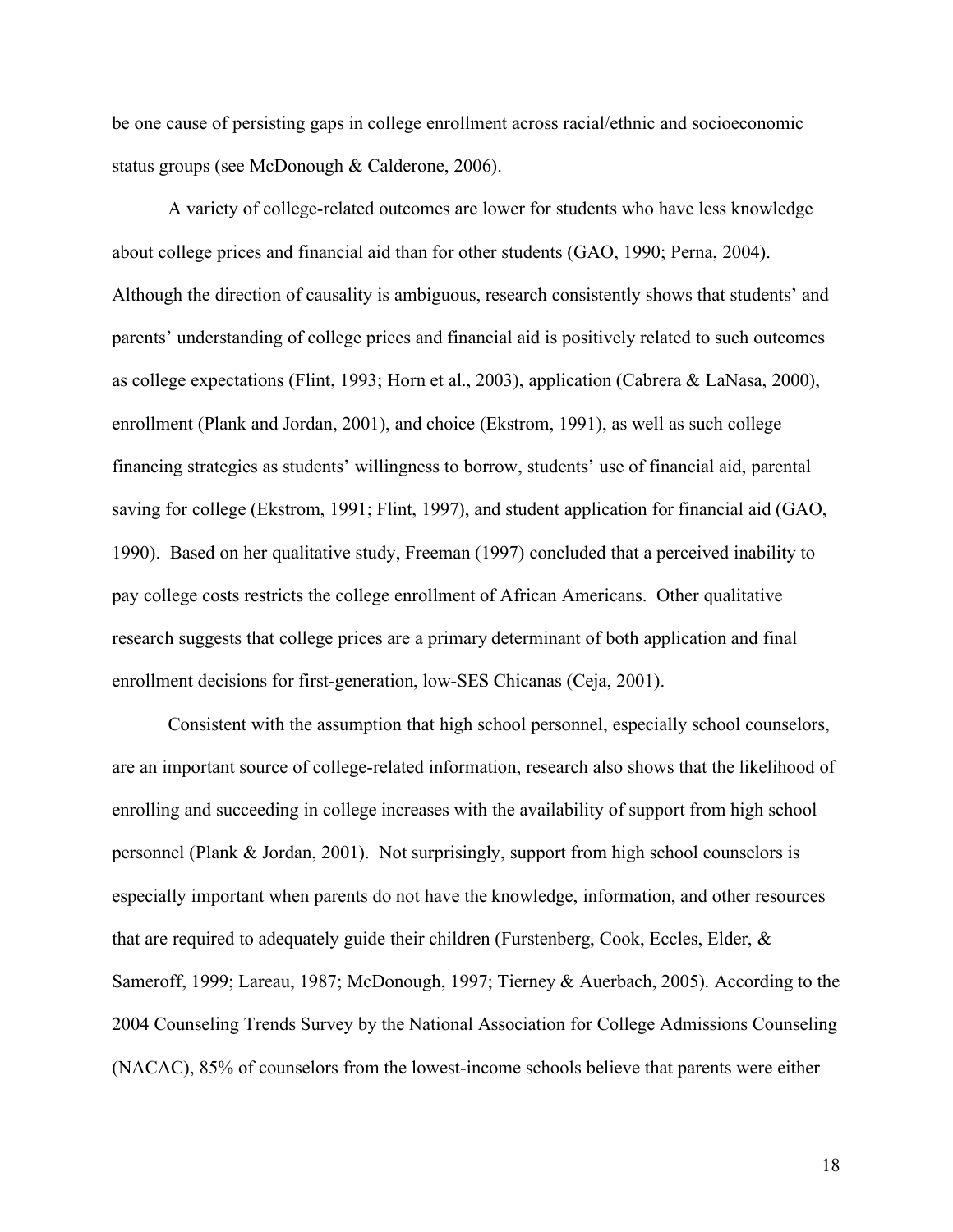"not knowledgeable" or "slightly less knowledgeable than average" of financial aid, whereas 74% of counselors from the highest-income schools reported that parents were "slightly more knowledgeable than average" or "very knowledgeable" about financial aid (Hawkins & Lautz, 2005). One exploratory study suggests that Hispanics often make college-related decisions with little input from adults because their parents lack information about college and because the schools the students attend do not provide the necessary information (Immerwahr, 2003).

Based on their review and synthesis of prior research, Cabrera and La Nasa (2000) concluded that students and parents need to know what is required to become academically qualified to enroll in college when students are in the  $6<sup>th</sup>$ ,  $7<sup>th</sup>$ , and  $8<sup>th</sup>$  grades. But, descriptive analyses show that students and parents only acquire accurate information about college costs and financial aid during the latter years of high school – after they have made critical, and perhaps irreversible, decisions, particularly about their academic preparation (Perna, 2005a).

The availability of counselors to provide necessary college counseling is severely limited, especially in Minnesota (McDonough, 1997, 2005; NACAC, 2006). In 2004, the average number of students per counselor at public schools nationwide was 488 (National Association for College Admissions Counselors [NACAC], 2006). In Minnesota, the number of students per counselor at all public schools in the state (792 students per counselor in 2004) is higher than in all other states except California and the District of Columbia (NACAC, 2006). Moreover, this high average student-to-counselor ratio masks differences across schools, as student-to-counselor ratios are typically higher in public than in independent high schools and increase with the total enrollment of the high school (McDonough, 1997; 2005). College-related counseling is also generally less available in schools with predominantly low-income and/or minority student populations than in other schools (McDonough, 1997, 2005).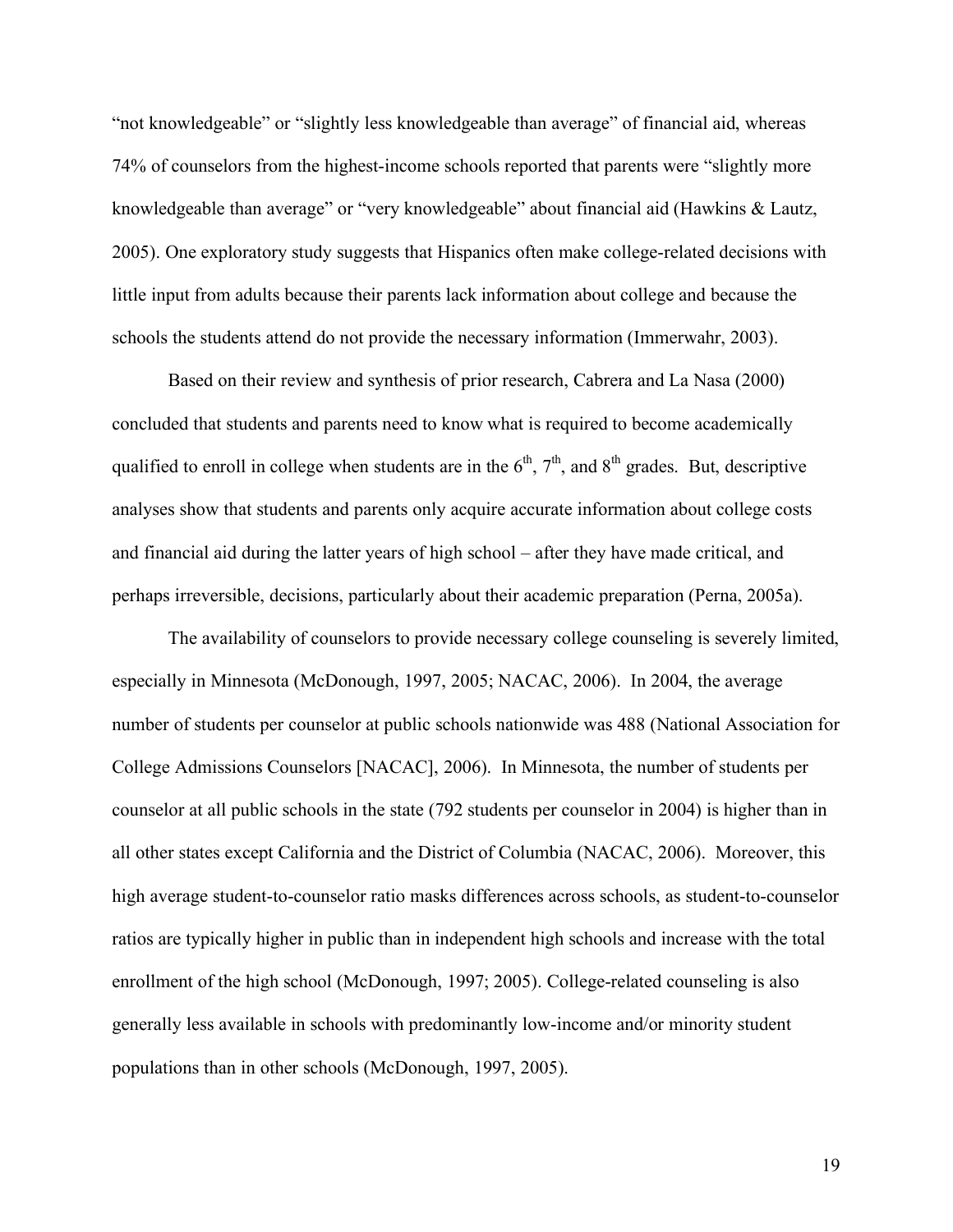Even when available, counselors face many challenges in their efforts to provide collegerelated counseling (Perna et al., in press). College counseling is just one of a counselor's responsibilities, as school counselors also engage in a range of other activities, including crisis intervention counseling, developmental counseling, scheduling, test administration, and discipline (McDonough, 2005; NACAC, 2006; Kirst & Venezia, 2004). Most counselors allocate less than 70% of their time to direct student services (McDonough, 2005). The availability of college counseling is also limited by the dual role of counselors as mentors and gatekeepers, the short-term duration of interactions between counselors and students, and barriers that limit the development of "trusting" relationships between counselors and students, especially working-class minority students (Stanton-Salazar, 1997). Teachers are often unable to provide required college-related information, at least in part, because of their focus on other priorities, including reducing high school dropout rates and teen pregnancies (Immerwahr, 2003), and because they often have low expectations for African American and Hispanic student attainment (Freeman, 1997; Immerwahr, 2003).

In short, individuals who most likely require college counseling, i.e., students from lowincome, minority, and first-generation families, are the least likely to have access to regular oneon-one college counseling through the schools that they attend (McDonough, 2005). Black, Hispanic, and low-income students often lack trust and confidence in counselors because of perceived racist and socioeconomic stereotyping in advising (Gándara & Bial, 2001). College counseling is also more common for students in Advanced Placement, honors, and college preparatory curricular tracks (the curricular tracks in which African American, Hispanic, and low-income students are underrepresented) than for students in other tracks (Kirst, & Venezia, 2004; McDonough, 2005). Moreover, the nature of college advising also varies, as one study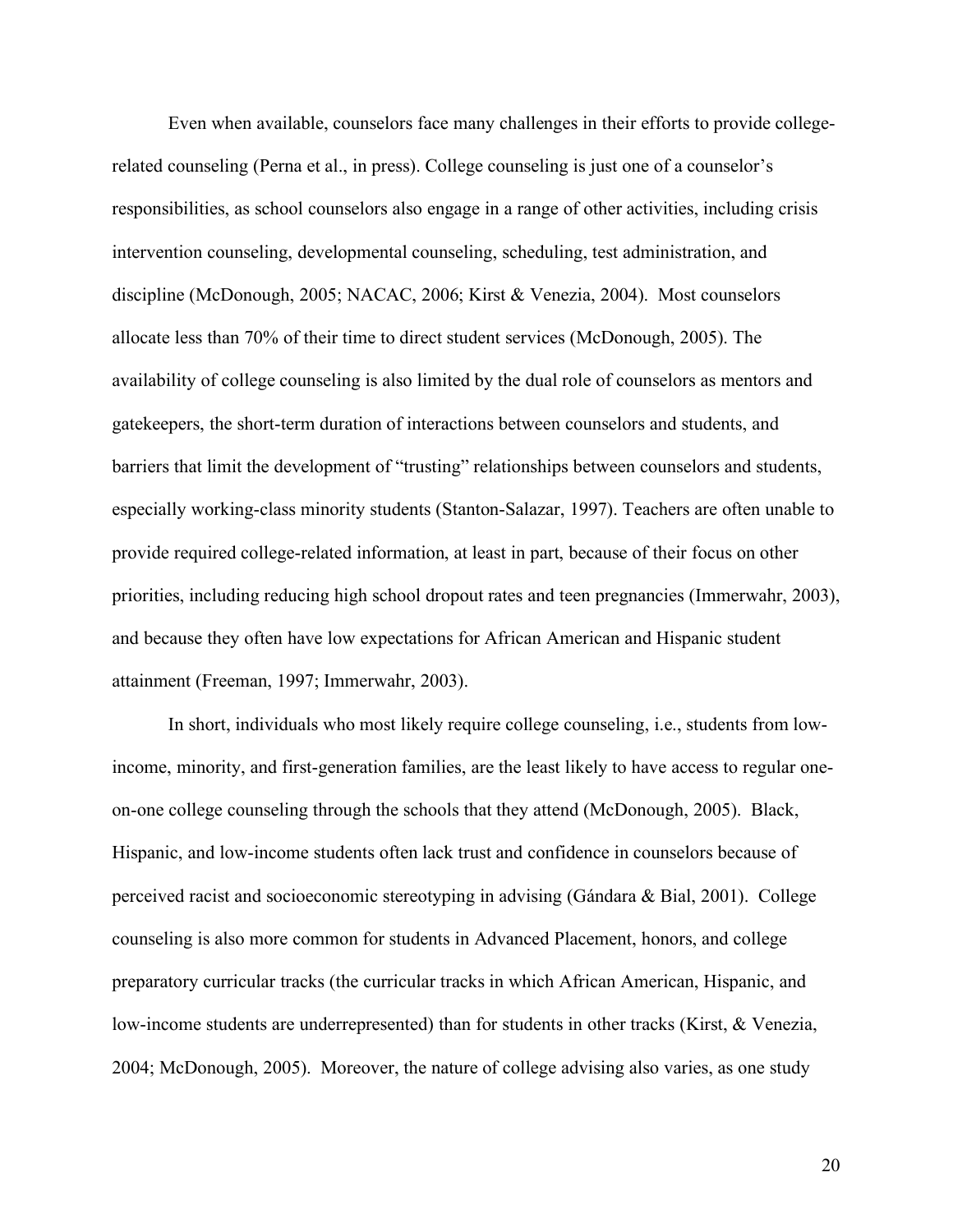shows that counselors are more likely to encourage students with higher socioeconomic status than students with middle and lower socioeconomic status to attend a four-year college or university (Linnehan, 2006).

#### **Promising Programs For Increasing College Access and Success**

The federal and state governments, philanthropic organizations, non-profit organizations, and other entities have developed numerous policies and programs with the goal of improving students' transition from high school to college. These policies and programs typically address one or more of the barriers described above: financial resources, academic preparation, and knowledge and information.

Despite the plentitude of programs and magnitude of investment in these programs, however, relatively little rigorous research examines the effects or cost-effectiveness of these programs. Many programs self-report that their program improves such outcomes as college preparatory coursework in high school, high school graduation, postsecondary educational attendance, four-year college enrollment, and college admissions test scores (Cunningham, Redmond & Merisotis, 2003; Gándara & Bial, 2001). Nonetheless, as others (e.g., Cunningham et al., 2003; Gándara & Bial, 2001; Perna, 2002; Swail, 2004) have noted, few of these program "evaluations" provide a rigorous assessment of the impact of the program relative to some comparison or control group. Prior research often fails to control for other explanations for the observed positive relationships, particularly students' prior academic performance (Bailey & Karp, 2003). Moreover, research design limitations often restrict the conclusions that may be drawn from available studies, particularly the extent to which participation in a program causes particular student outcomes (California Postsecondary Education Commission, 2004; Lerner &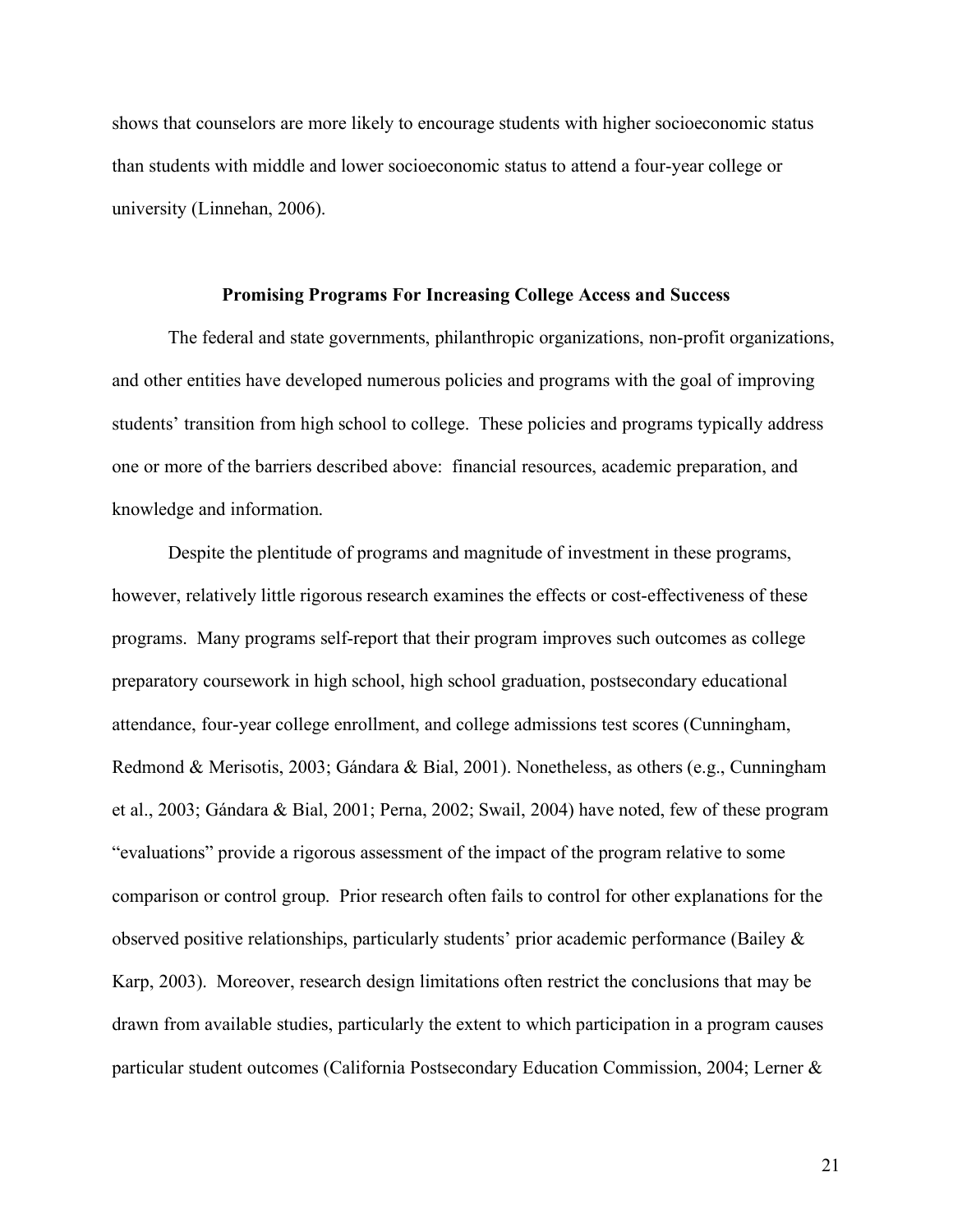Brand, 2006). In their review of research examining the effectiveness of pre-college outreach programs, Schultz and Mueller (2006) noted that "Gándara and Bial (2001) found only 13 programs that had an acceptable level of evidence for effectiveness… [and that] the search conducted for this review found only seven additional programs with such evidence available" (p. 4). Lerner and Brand identified 22 SPLO programs that have "a third-party evaluation or have participated in a semi-rigorous data collection effort," although data for even these 22 evaluations are incomplete and typically do not include comparisons between program participants and a control group (p. viii). Based on their review of 22 evaluations of secondarypostsecondary learning options (SPLOs), Lerner and Brand concluded that available data and information are insufficient to determine the cost-effectiveness of these programs. Similarly, in their review of available research, Bailey and Karp (2003) found that only 21 of 45 relevant articles and reports included attention to program outcomes. Based on the meagerness of available research, Bailey and Karp end their report by stating, "If we were to state one conclusion from this review, it would be that so far we know little that is definitive about the overall characteristics and effects of these [dual-credit] programs" (p. 31-32). Others note that little research or data are available to understand the effects of programs on college access and success (Bailey & Karp, 2003; Blanco, 2006a; Michelau, 2006; Prescott, 2006).

As a result, like previous reviews (e.g., Gándara & Bial, 2001; Cunningham et al. 2003; Lerner & Brand, 2006; Schultz & Mueller, 2006), this review of college transition programs is limited by the paucity of rigorous research. For only three programs (Quantum Opportunities Program, Early College High Schools, and Admission Possible) are data available describing the return on investment.